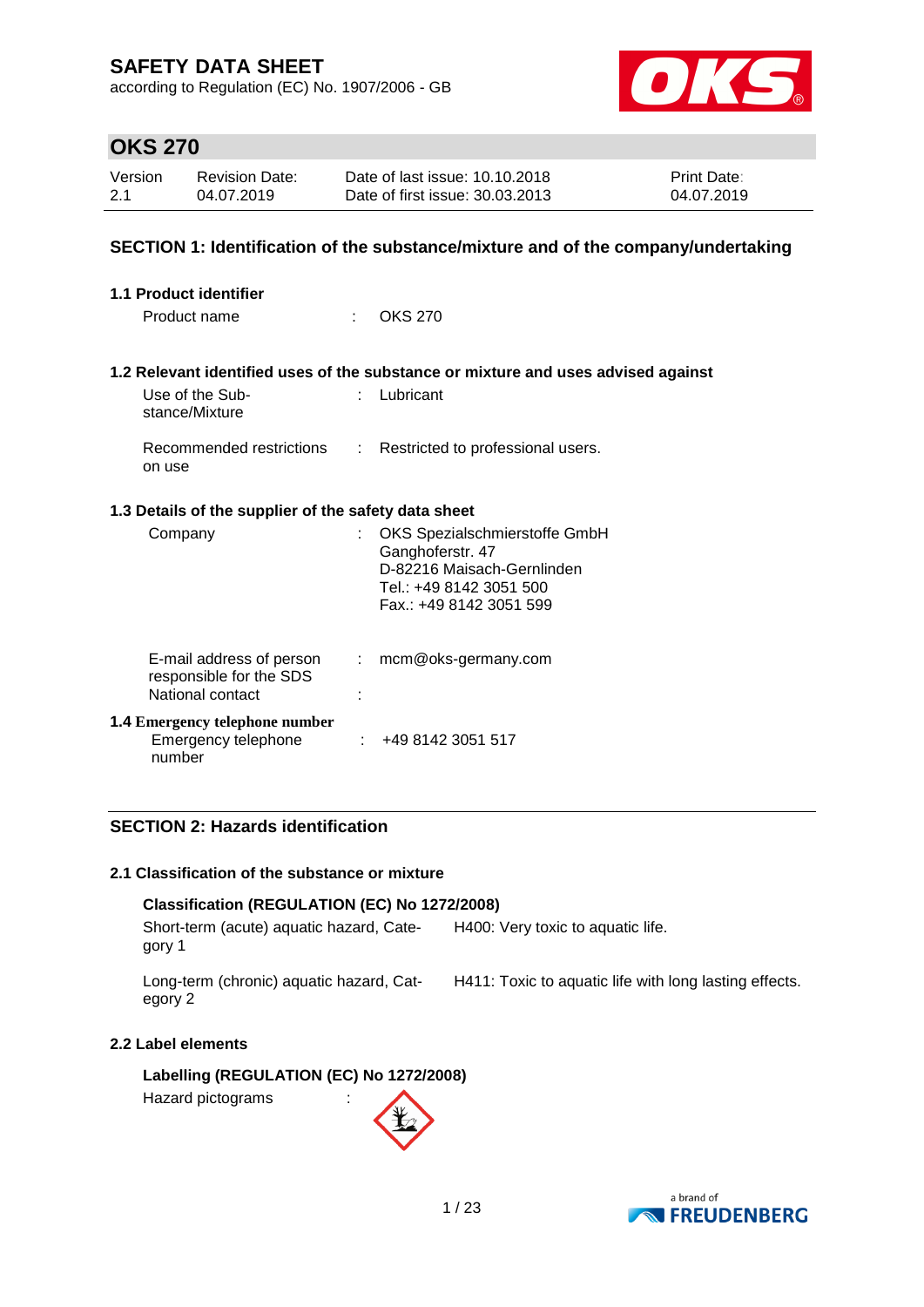according to Regulation (EC) No. 1907/2006 - GB



### **OKS 270**

| Version<br>2.1    | <b>Revision Date:</b><br>04.07.2019 |   | Date of last issue: 10.10.2018<br>Date of first issue: 30.03.2013 |                                                          | Print Date:<br>04.07.2019 |
|-------------------|-------------------------------------|---|-------------------------------------------------------------------|----------------------------------------------------------|---------------------------|
|                   | Signal word                         |   | Warning                                                           |                                                          |                           |
| Hazard statements |                                     |   | H410                                                              | Very toxic to aquatic life with long lasting<br>effects. |                           |
|                   | Precautionary statements            | ÷ | <b>Prevention:</b><br>P <sub>273</sub>                            | Avoid release to the environment.                        |                           |
|                   |                                     |   | Response:<br>P391                                                 | Collect spillage.                                        |                           |

### **Additional Labelling**

EUH208 Contains Benzenesulfonic acid, di-C10-14-alkyl derivs., calcium salts. May produce an allergic reaction.

### **2.3 Other hazards**

This substance/mixture contains no components considered to be either persistent, bioaccumulative and toxic (PBT), or very persistent and very bioaccumulative (vPvB) at levels of 0.1% or higher.

### **SECTION 3: Composition/information on ingredients**

#### **3.2 Mixtures**

Chemical nature : Mineral oil.

PTFE solid lubricant lithium soap

#### **Hazardous components**

| Chemical name                                                | CAS-No.<br>EC-No.<br>Index-No.<br>Registration number | Classification                                                                                                    | Concentration<br>limits<br>M-Factor<br><b>Notes</b> | Concentration<br>(% w/w) |
|--------------------------------------------------------------|-------------------------------------------------------|-------------------------------------------------------------------------------------------------------------------|-----------------------------------------------------|--------------------------|
| distillates (petroleum),<br>hydrotreated heavy<br>paraffinic | 64742-54-7<br>265-157-1<br>649-467-00-8               | Asp. Tox.1; H304                                                                                                  | Note L, Note H                                      | $>= 30 - 50$             |
| Amines, N-tallow al-<br>kyltrimethylenedi-,<br>oleates       | 61791-53-5<br>263-186-4                               | Skin Irrit.2; H315<br>Eye Irrit.2; H319<br>STOT RE2; H373<br>Aquatic Acute1;<br>H400<br>Aquatic Chronic1;<br>H410 | M-Factor: 10/1                                      | $>= 2.5 - < 10$          |
| zinc oxide                                                   | 1314-13-2<br>215-222-5                                | Aquatic Acute1;<br>H400<br>Aquatic Chronic1;                                                                      | M-Factor: 1/1                                       | $>= 1 - 2.5$             |

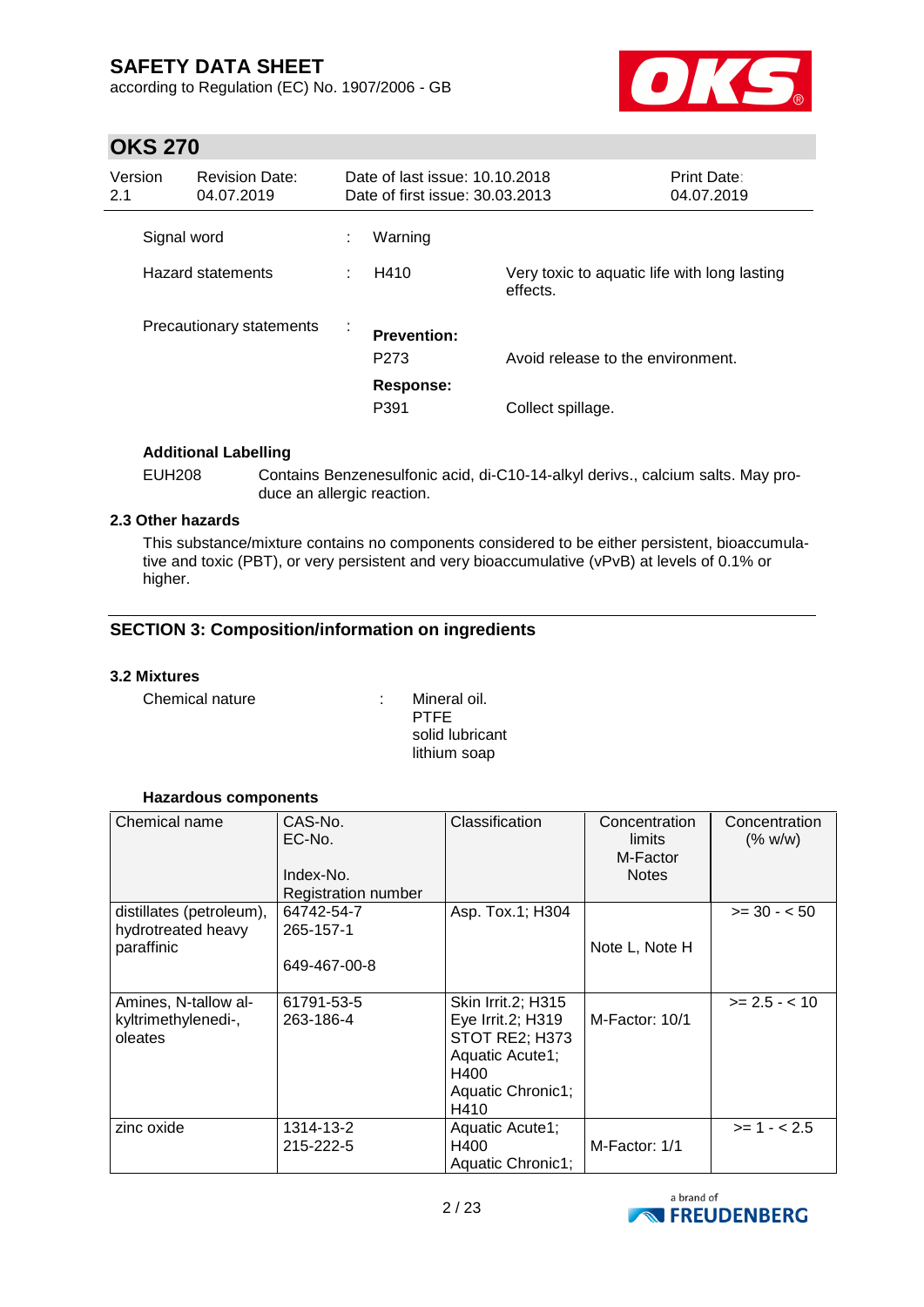according to Regulation (EC) No. 1907/2006 - GB



# **OKS 270**

| Version<br>2.1                                                                      | <b>Revision Date:</b><br>04.07.2019 |                                                  | Date of last issue: 10.10.2018<br>Date of first issue: 30.03.2013 | Print Date:<br>04.07.2019                |              |
|-------------------------------------------------------------------------------------|-------------------------------------|--------------------------------------------------|-------------------------------------------------------------------|------------------------------------------|--------------|
|                                                                                     |                                     | 030-013-00-7<br>01-2119463881-32-<br><b>XXXX</b> | H410                                                              |                                          |              |
| Benzenesulfonic acid,<br>$di-C10-14-alkyl$<br>derivs., calcium salts<br><b>XXXX</b> |                                     | Not Assigned<br>939-603-7<br>01-2119978241-36-   | Skin Sens.1B;<br>H317                                             | $> 10 - 100 \%$<br>Skin Sens.1B,<br>H317 | $>= 0.1 - 1$ |

For explanation of abbreviations see section 16.

### **SECTION 4: First aid measures**

#### **4.1 Description of first aid measures**

| If inhaled              | Remove person to fresh air. If signs/symptoms continue, get<br>medical attention.<br>Keep patient warm and at rest.<br>If unconscious, place in recovery position and seek medical<br>advice.<br>Keep respiratory tract clear.<br>If breathing is irregular or stopped, administer artificial respira-<br>tion. |
|-------------------------|-----------------------------------------------------------------------------------------------------------------------------------------------------------------------------------------------------------------------------------------------------------------------------------------------------------------|
| In case of skin contact | Take off all contaminated clothing immediately.<br>Wash off immediately with soap and plenty of water.<br>Get medical attention immediately if irritation develops and<br>persists.<br>Wash clothing before reuse.<br>Thoroughly clean shoes before reuse.                                                      |
| In case of eye contact  | : Rinse immediately with plenty of water, also under the eyelids,<br>for at least 10 minutes.<br>If eye irritation persists, consult a specialist.                                                                                                                                                              |
| If swallowed            | Move the victim to fresh air.<br>If unconscious, place in recovery position and seek medical<br>advice.<br>Keep respiratory tract clear.<br>Do not induce vomiting without medical advice.<br>Never give anything by mouth to an unconscious person.                                                            |

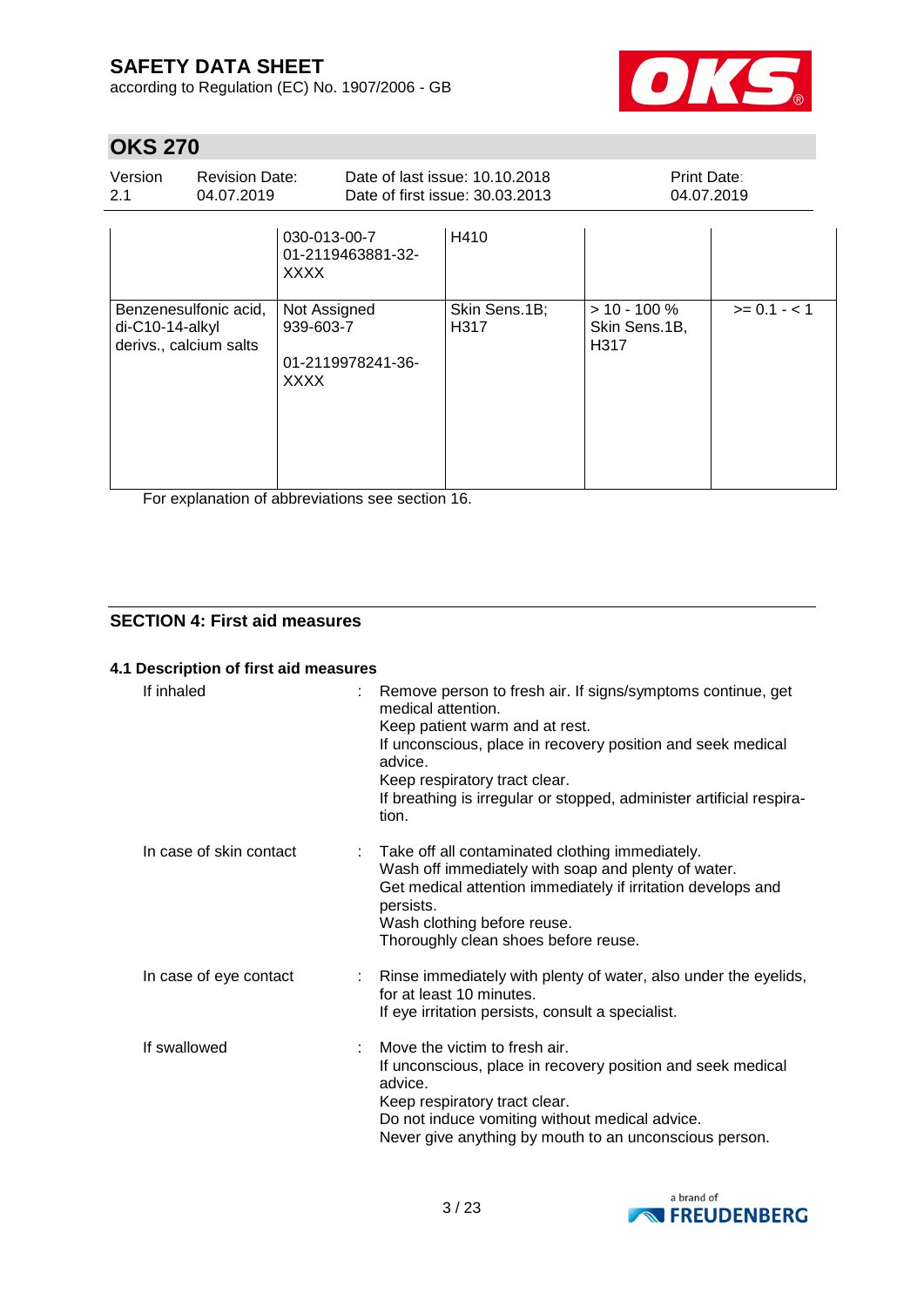according to Regulation (EC) No. 1907/2006 - GB



# **OKS 270**

| Version<br>2.1                                                              | <b>Revision Date:</b><br>04.07.2019                       | Date of last issue: 10.10.2018<br>Print Date:<br>Date of first issue: 30.03.2013<br>04.07.2019 |                                                                                                                                                                         |  |
|-----------------------------------------------------------------------------|-----------------------------------------------------------|------------------------------------------------------------------------------------------------|-------------------------------------------------------------------------------------------------------------------------------------------------------------------------|--|
| 4.2 Most important symptoms and effects, both acute and delayed<br>Symptoms |                                                           |                                                                                                | No information available.                                                                                                                                               |  |
|                                                                             | <b>Risks</b>                                              |                                                                                                | None known.                                                                                                                                                             |  |
|                                                                             |                                                           |                                                                                                | 4.3 Indication of any immediate medical attention and special treatment needed                                                                                          |  |
|                                                                             | Treatment                                                 |                                                                                                | No information available.                                                                                                                                               |  |
|                                                                             | <b>SECTION 5: Firefighting measures</b>                   |                                                                                                |                                                                                                                                                                         |  |
|                                                                             | 5.1 Extinguishing media                                   |                                                                                                |                                                                                                                                                                         |  |
|                                                                             | Suitable extinguishing media                              | ÷                                                                                              | Use water spray, alcohol-resistant foam, dry chemical or car-<br>bon dioxide.                                                                                           |  |
| Unsuitable extinguishing<br>÷.<br>media                                     |                                                           | High volume water jet                                                                          |                                                                                                                                                                         |  |
|                                                                             | 5.2 Special hazards arising from the substance or mixture |                                                                                                |                                                                                                                                                                         |  |
|                                                                             | Specific hazards during fire-<br>fighting                 | $\mathbb{Z}^{\mathbb{Z}}$                                                                      | Fire may cause evolution of:<br>Carbon oxides<br>Halogenated compounds<br>Metal oxides<br>Nitrogen oxides (NOx)<br>Oxides of phosphorus                                 |  |
|                                                                             | 5.3 Advice for firefighters                               |                                                                                                |                                                                                                                                                                         |  |
|                                                                             | Special protective equipment :<br>for firefighters        |                                                                                                | In the event of fire, wear self-contained breathing apparatus.<br>Use personal protective equipment. Exposure to decomposi-<br>tion products may be a hazard to health. |  |
|                                                                             | Further information                                       |                                                                                                | Standard procedure for chemical fires.<br>Collect contaminated fire extinguishing water separately. This<br>must not be discharged into drains.                         |  |

### **SECTION 6: Accidental release measures**

### **6.1 Personal precautions, protective equipment and emergency procedures**

| Personal precautions<br>(dust). | Evacuate personnel to safe areas.<br>Use the indicated respiratory protection if the occupational<br>exposure limit is exceeded and/or in case of product release<br>Do not breathe vapours, aerosols.<br>Refer to protective measures listed in sections 7 and 8. |
|---------------------------------|--------------------------------------------------------------------------------------------------------------------------------------------------------------------------------------------------------------------------------------------------------------------|
|---------------------------------|--------------------------------------------------------------------------------------------------------------------------------------------------------------------------------------------------------------------------------------------------------------------|

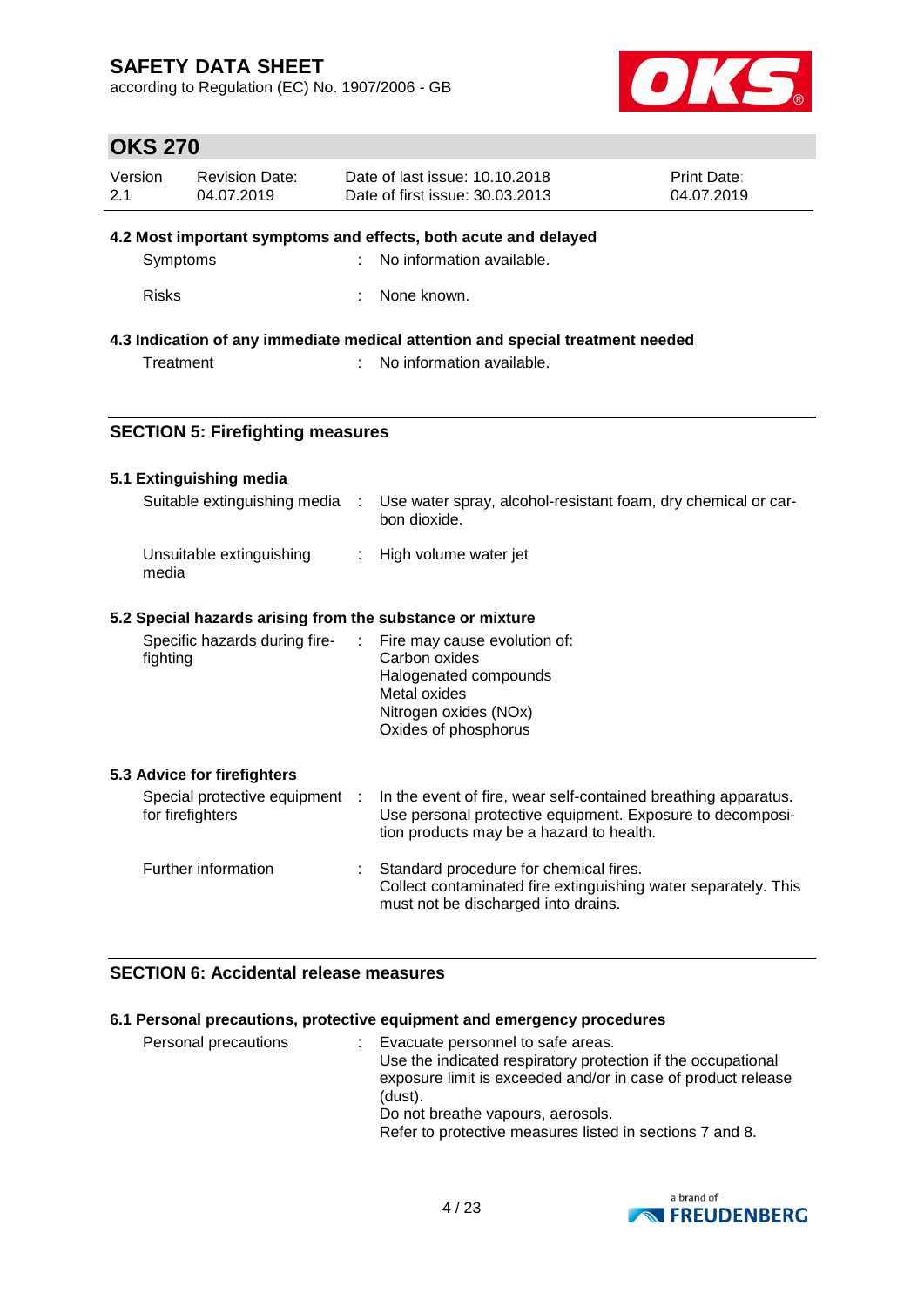according to Regulation (EC) No. 1907/2006 - GB



# **OKS 270**

| Version | Revision Date: | Date of last issue: 10.10.2018  | <b>Print Date:</b> |
|---------|----------------|---------------------------------|--------------------|
| 2.1     | 04.07.2019     | Date of first issue: 30.03.2013 | 04.07.2019         |

### **6.2 Environmental precautions**

| Environmental precautions |  | Do not allow contact with soil, surface or ground water.<br>If the product contaminates rivers and lakes or drains inform<br>respective authorities. |
|---------------------------|--|------------------------------------------------------------------------------------------------------------------------------------------------------|
|---------------------------|--|------------------------------------------------------------------------------------------------------------------------------------------------------|

### **6.3 Methods and material for containment and cleaning up**

| Methods for cleaning up | Clean up promptly by sweeping or vacuum.          |
|-------------------------|---------------------------------------------------|
|                         | Keep in suitable, closed containers for disposal. |

### **6.4 Reference to other sections**

For personal protection see section 8.

### **SECTION 7: Handling and storage**

| 7.1 Precautions for safe handling<br>Advice on safe handling | : Avoid contact with skin and eyes.<br>For personal protection see section 8.<br>Smoking, eating and drinking should be prohibited in the ap-<br>plication area.<br>Wash hands and face before breaks and immediately after<br>handling the product.<br>Do not get in eyes or mouth or on skin.<br>Do not get on skin or clothing.<br>Do not ingest.<br>Do not repack. |
|--------------------------------------------------------------|------------------------------------------------------------------------------------------------------------------------------------------------------------------------------------------------------------------------------------------------------------------------------------------------------------------------------------------------------------------------|
|                                                              | These safety instructions also apply to empty packaging which<br>may still contain product residues.<br>Keep container closed when not in use.                                                                                                                                                                                                                         |
| Hygiene measures                                             | Wash face, hands and any exposed skin thoroughly after<br>handling.                                                                                                                                                                                                                                                                                                    |

### **7.2 Conditions for safe storage, including any incompatibilities**

| Requirements for storage<br>areas and containers | Store in original container. Keep container closed when not in<br>use. Keep in a dry, cool and well-ventilated place. Containers<br>which are opened must be carefully resealed and kept upright<br>to prevent leakage. Store in accordance with the particular<br>national regulations. Keep in properly labelled containers. |
|--------------------------------------------------|--------------------------------------------------------------------------------------------------------------------------------------------------------------------------------------------------------------------------------------------------------------------------------------------------------------------------------|
| 7.3 Specific end use(s)<br>Specific use(s)       | Specific instructions for handling, not required.                                                                                                                                                                                                                                                                              |

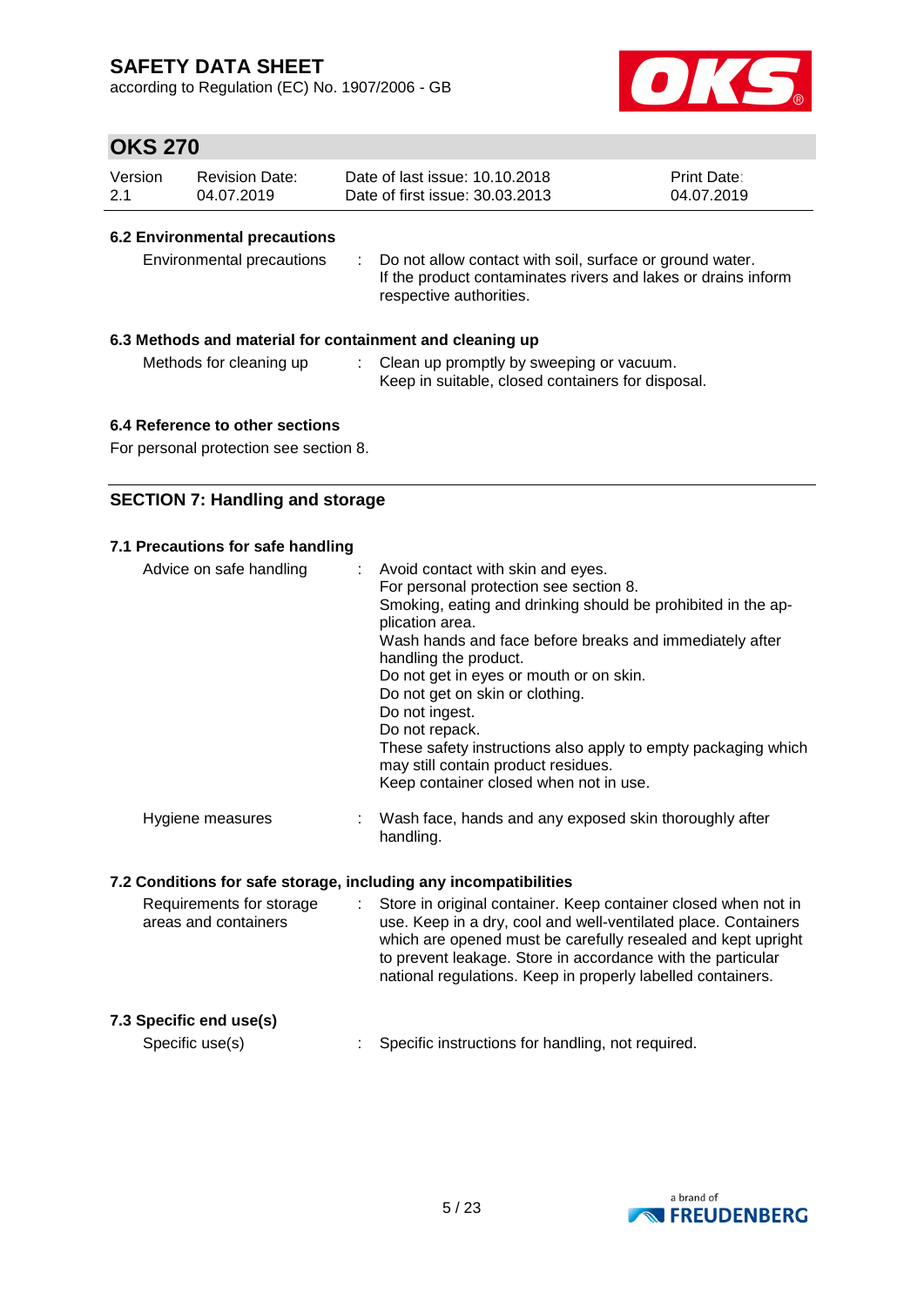according to Regulation (EC) No. 1907/2006 - GB



# **OKS 270**

| Version | <b>Revision Date:</b> | Date of last issue: 10.10.2018  | <b>Print Date:</b> |
|---------|-----------------------|---------------------------------|--------------------|
| 2.1     | 04.07.2019            | Date of first issue: 30.03.2013 | 04.07.2019         |

### **SECTION 8: Exposure controls/personal protection**

#### **8.1 Control parameters**

Contains no substances with occupational exposure limit values.

#### **Derived No Effect Level (DNEL) according to Regulation (EC) No. 1907/2006:**

| Substance name                                                                           | <b>End Use</b>       | Exposure routes   | Potential health ef-<br>fects | Value          |
|------------------------------------------------------------------------------------------|----------------------|-------------------|-------------------------------|----------------|
| Distillates (petrole-<br>um), hydrotreated<br>heavy paraffinic;<br>Baseoil - unspecified | Workers              | Inhalation        | Long-term local ef-<br>fects  | $5.6$ mg/m $3$ |
| Amines, N-tallow al-<br>kyltrimethylenedi-,<br>oleates                                   | Workers              | Skin contact      | Long-term systemic<br>effects | $0.04$ mg/kg   |
|                                                                                          | Workers              | Inhalation        | Long-term systemic<br>effects | $0.29$ mg/m3   |
| zinc oxide                                                                               | Workers              | <b>Inhalation</b> | Long-term systemic<br>effects | $5$ mg/m $3$   |
|                                                                                          | Workers              | Inhalation        | Long-term local ef-<br>fects  | $0.5$ mg/m $3$ |
|                                                                                          | Workers              | Skin contact      | Long-term systemic<br>effects | 83 mg/kg       |
| Benzenesulfonic acid,<br>di-C10-14-alkyl<br>derivs., calcium salts                       | Workers              | Inhalation        | Long-term systemic<br>effects | 35.26 mg/m3    |
|                                                                                          | Workers              | Inhalation        | Long-term local ef-<br>fects  |                |
| Remarks:                                                                                 | No hazard identified |                   |                               |                |
|                                                                                          | <b>Workers</b>       | Inhalation        | Acute systemic ef-<br>fects   |                |
| Remarks:                                                                                 | No hazard identified |                   |                               |                |
|                                                                                          | Workers              | Inhalation        | Acute local effects           |                |
| Remarks:                                                                                 | No hazard identified |                   |                               |                |
|                                                                                          | Workers              | Dermal            | Long-term systemic<br>effects | 25 mg/kg       |
|                                                                                          | Workers              | Dermal            | Long-term local ef-<br>fects  |                |
| Remarks:                                                                                 | No hazard identified |                   |                               |                |
|                                                                                          | Workers              | Dermal            | Acute systemic ef-<br>fects   |                |
| Remarks:                                                                                 | No hazard identified |                   |                               |                |
|                                                                                          | Workers              | Dermal            | Acute local effects           |                |
| Remarks:                                                                                 | No hazard identified |                   |                               |                |

**Predicted No Effect Concentration (PNEC) according to Regulation (EC) No. 1907/2006:**

| Substance name               | <b>Environmental Compartment</b> | Value                |
|------------------------------|----------------------------------|----------------------|
| Distillates (petroleum), hy- | Oral                             | $9.33 \text{ mg/kg}$ |

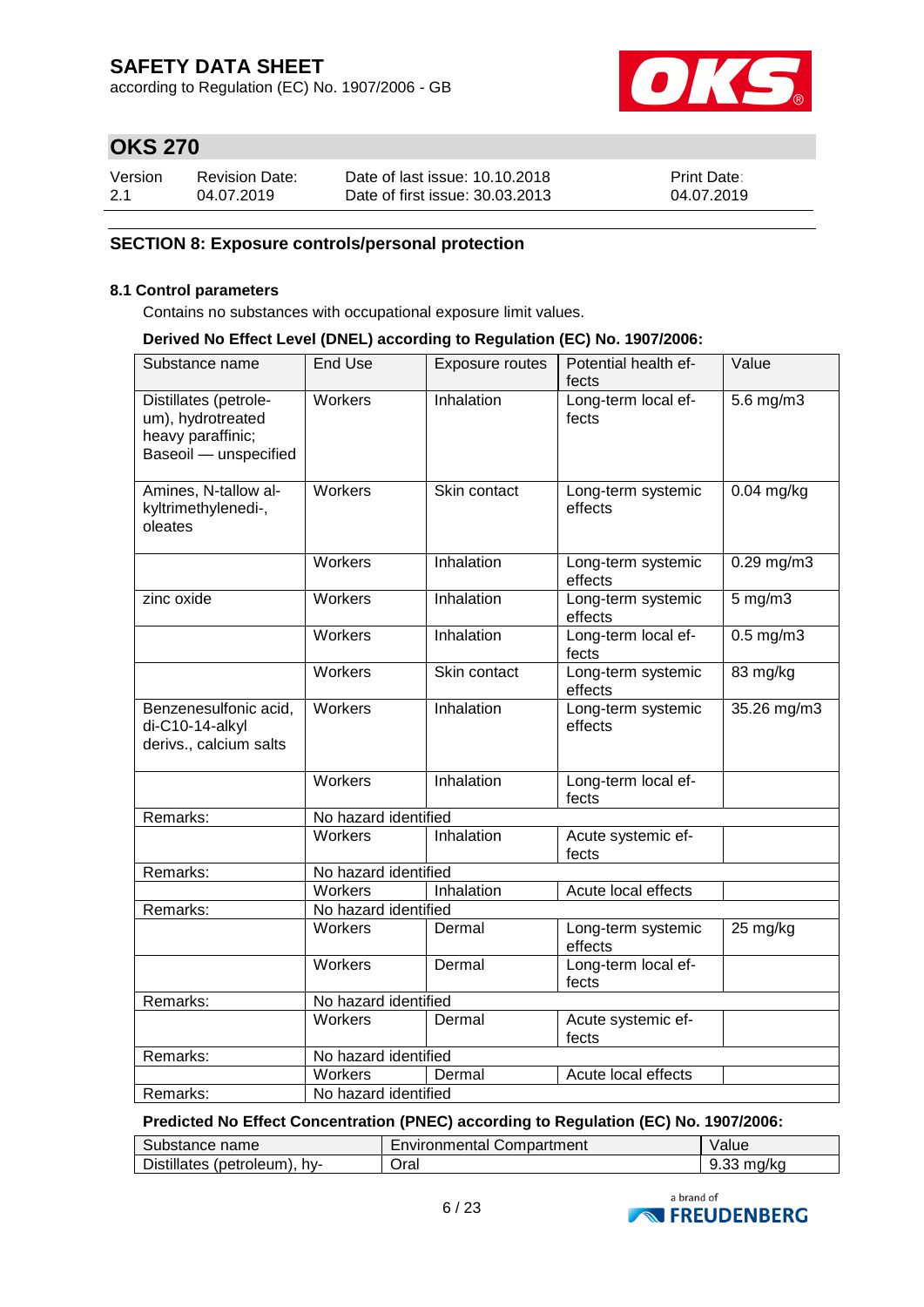according to Regulation (EC) No. 1907/2006 - GB



# **OKS 270**

| 04.07.2019 | Version<br>$-2.1$ | <b>Revision Date:</b> | Date of last issue: 10.10.2018<br>Date of first issue: 30.03.2013 | <b>Print Date:</b><br>04.07.2019 |
|------------|-------------------|-----------------------|-------------------------------------------------------------------|----------------------------------|
|------------|-------------------|-----------------------|-------------------------------------------------------------------|----------------------------------|

| drotreated heavy paraffinic;<br>Baseoil - unspecified            |                                                           |                         |
|------------------------------------------------------------------|-----------------------------------------------------------|-------------------------|
| Amines, N-tallow alkyltri-<br>methylenedi-, oleates              | Fresh water                                               | 0.00638 mg/l            |
|                                                                  | Marine water                                              | 0.000638 mg/l           |
|                                                                  | Intermittent use/release                                  | 0.00509 mg/l            |
|                                                                  | Microbiological Activity in Sewage Treat-<br>ment Systems | 98.6 mg/l               |
|                                                                  | Fresh water sediment                                      | 204 mg/kg               |
|                                                                  | Marine sediment                                           | 20.4 mg/kg              |
|                                                                  | Soil                                                      | 9.93 mg/kg              |
| zinc oxide                                                       | Fresh water                                               | 0.0206 mg/l             |
|                                                                  | Marine water                                              | 0.0061 mg/l             |
|                                                                  | Microbiological Activity in Sewage Treat-<br>ment Systems | $\overline{0.100}$ mg/l |
|                                                                  | Fresh water sediment                                      | 117.8 mg/kg             |
|                                                                  | Marine sediment                                           | 56.5 mg/kg              |
|                                                                  | Soil                                                      | 35.6 mg/kg              |
| Benzenesulfonic acid, di-C10-14-<br>alkyl derivs., calcium salts | Fresh water                                               | $0.1$ mg/l              |
|                                                                  | Marine water                                              | $0.1$ mg/l              |
|                                                                  | Fresh water sediment                                      | 45211 mg/kg             |
|                                                                  | Marine sediment                                           | 45211 mg/kg             |
|                                                                  | Microbiological Activity in Sewage Treat-<br>ment Systems | 1000 mg/l               |
|                                                                  | Air                                                       |                         |
| Remarks:<br>No data available                                    |                                                           |                         |
|                                                                  | Soil                                                      | 36739 mg/kg             |

#### **8.2 Exposure controls**

| <b>Engineering measures</b>                     |                                                                                                                                                                                                                                                                                                                                        |  |
|-------------------------------------------------|----------------------------------------------------------------------------------------------------------------------------------------------------------------------------------------------------------------------------------------------------------------------------------------------------------------------------------------|--|
| none                                            |                                                                                                                                                                                                                                                                                                                                        |  |
| Personal protective equipment                   |                                                                                                                                                                                                                                                                                                                                        |  |
| Eye protection                                  | Tightly fitting safety goggles                                                                                                                                                                                                                                                                                                         |  |
| Hand protection<br>Material<br>Protective index | : Fluorinated rubber<br>Class 1                                                                                                                                                                                                                                                                                                        |  |
| Remarks                                         | Wear protective gloves. The selected protective gloves have<br>to satisfy the specifications of Regulation (EU) 2016/425 and<br>the standard EN 374 derived from it. The break through time<br>depends amongst other things on the material, the thickness<br>and the type of glove and therefore has to be measured for<br>each case. |  |
| Respiratory protection                          | Not required; except in case of aerosol formation.                                                                                                                                                                                                                                                                                     |  |

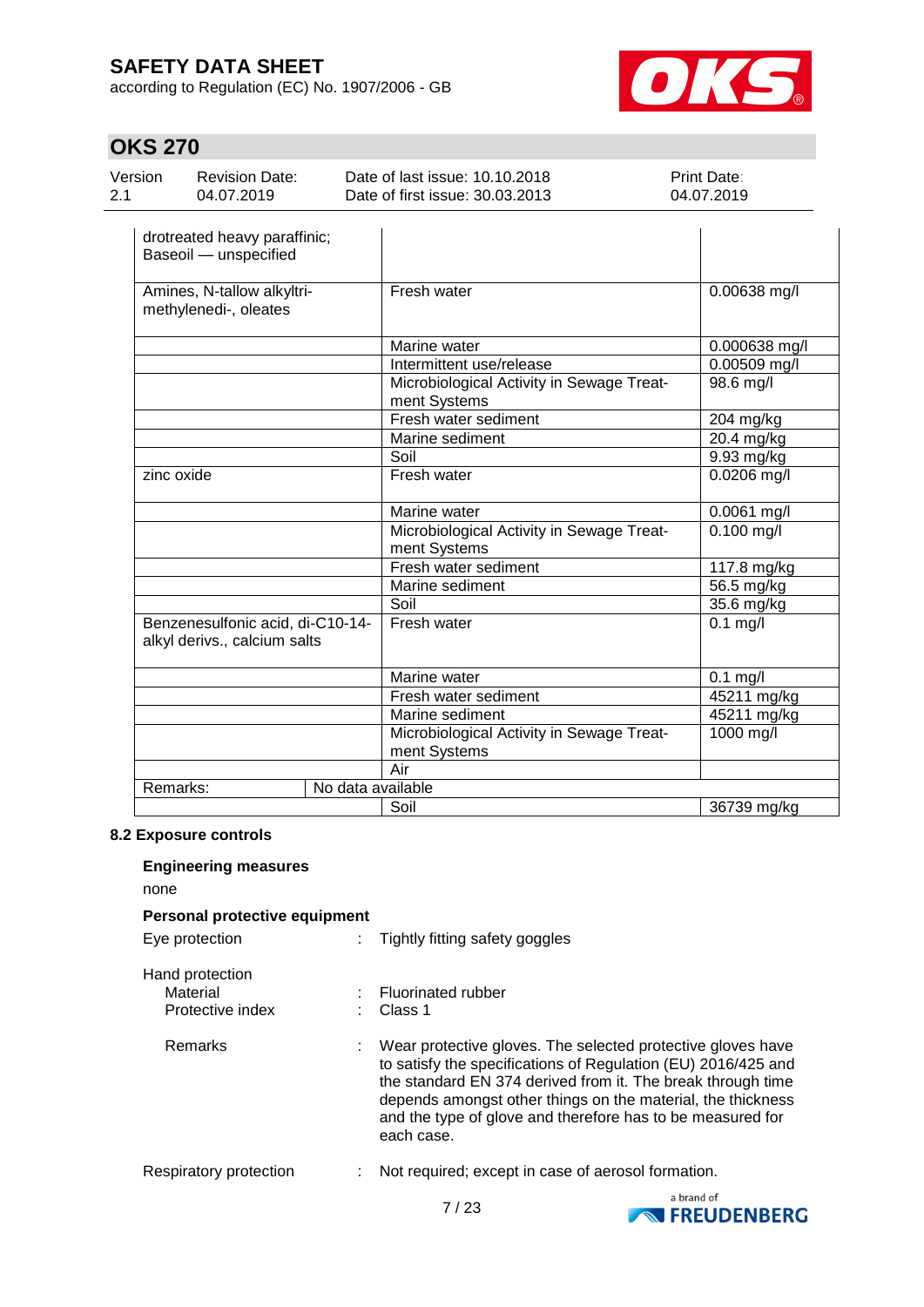according to Regulation (EC) No. 1907/2006 - GB



# **OKS 270**

| Version<br>2.1 | <b>Revision Date:</b><br>04.07.2019 | Date of last issue: 10.10.2018<br>Date of first issue: 30.03.2013                                                                                                                                                                                                                                             | Print Date:<br>04.07.2019 |
|----------------|-------------------------------------|---------------------------------------------------------------------------------------------------------------------------------------------------------------------------------------------------------------------------------------------------------------------------------------------------------------|---------------------------|
| Filter type    |                                     | Filter type A-P                                                                                                                                                                                                                                                                                               |                           |
|                | Protective measures                 | The type of protective equipment must be selected according<br>to the concentration and amount of the dangerous substance<br>at the specific workplace.<br>Choose body protection in relation to its type, to the concen-<br>tration and amount of dangerous substances, and to the spe-<br>cific work-place. |                           |

### **SECTION 9: Physical and chemical properties**

### **9.1 Information on basic physical and chemical properties**

| Appearance                  |    | paste                     |
|-----------------------------|----|---------------------------|
| Colour                      |    | beige                     |
| Odour                       | İ. | hydrocarbon-like          |
| Odour Threshold             |    | No data available         |
|                             |    |                           |
| рH                          |    | Not applicable            |
| Drop point                  | ÷. | $>190$ °C<br>(1,013 hPa)  |
| Boiling point/boiling range | ÷  | No data available         |
| Flash point                 |    | Not applicable            |
| <b>Evaporation rate</b>     | t  | No data available         |
| Flammability (solid, gas)   | t  | <b>Combustible Solids</b> |
| Upper explosion limit       | ÷. | No data available         |
| Lower explosion limit       | t  | No data available         |
| Vapour pressure             |    | < 0.01 hPa (20 °C)        |
| Relative vapour density     | t  | No data available         |
| Density                     |    | $1.15$ g/cm3<br>(20 °C)   |
| <b>Bulk density</b>         |    | No data available         |

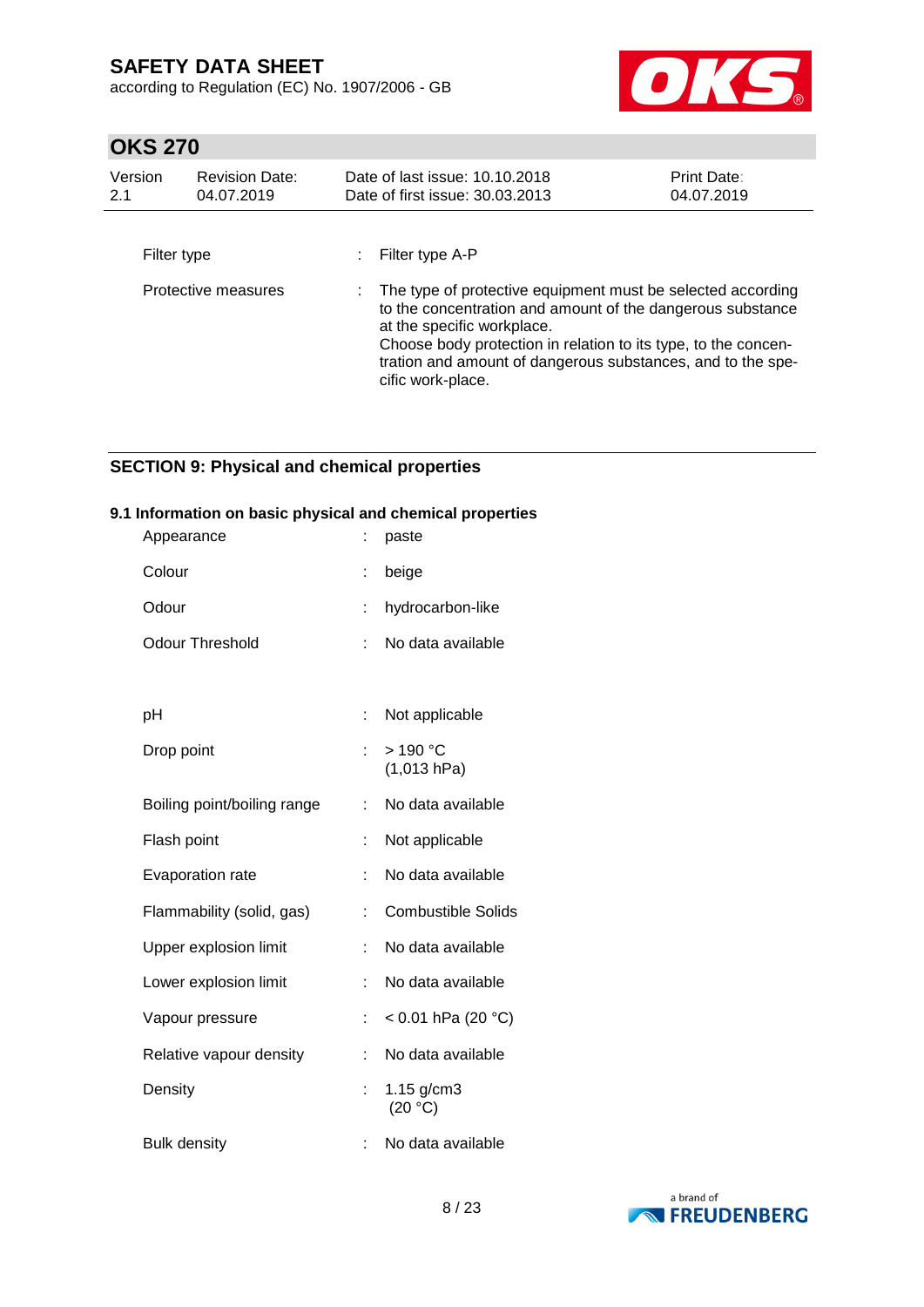according to Regulation (EC) No. 1907/2006 - GB



# **OKS 270**

| Version<br><b>Revision Date:</b><br>2.1<br>04.07.2019 |                                   | Date of last issue: 10.10.2018<br>Date of first issue: 30.03.2013 | Print Date:<br>04.07.2019 |
|-------------------------------------------------------|-----------------------------------|-------------------------------------------------------------------|---------------------------|
| Solubility(ies)<br>Water solubility                   |                                   | insoluble                                                         |                           |
|                                                       | Solubility in other solvents<br>÷ | No data available                                                 |                           |
| Partition coefficient: n-<br>octanol/water            |                                   | No data available                                                 |                           |
| Auto-ignition temperature                             |                                   | No data available                                                 |                           |
| Decomposition temperature                             |                                   | No data available                                                 |                           |
| Viscosity<br>Viscosity, dynamic                       |                                   | No data available                                                 |                           |
| Viscosity, kinematic                                  |                                   | Not applicable                                                    |                           |
| <b>Explosive properties</b>                           |                                   | Not explosive                                                     |                           |
| Oxidizing properties                                  |                                   | No data available                                                 |                           |
| 9.2 Other information                                 |                                   |                                                                   |                           |
| Sublimation point                                     |                                   | No data available                                                 |                           |
| Metal corrosion rate                                  |                                   | Not corrosive to metals                                           |                           |
| Self-ignition                                         |                                   | not auto-flammable                                                |                           |

### **SECTION 10: Stability and reactivity**

| <b>10.1 Reactivity</b>                                                             |
|------------------------------------------------------------------------------------|
| No hazards to be specially mentioned.                                              |
| <b>10.2 Chemical stability</b>                                                     |
| Stable under normal conditions.                                                    |
| 10.3 Possibility of hazardous reactions                                            |
| Hazardous reactions<br>No dangerous reaction known under conditions of normal use. |
| 10.4 Conditions to avoid                                                           |
| Conditions to avoid<br>No conditions to be specially mentioned.                    |
| 10.5 Incompatible materials                                                        |
| Materials to avoid<br>No materials to be especially mentioned.                     |
| 10.6 Hazardous decomposition products                                              |

No decomposition if stored and applied as directed.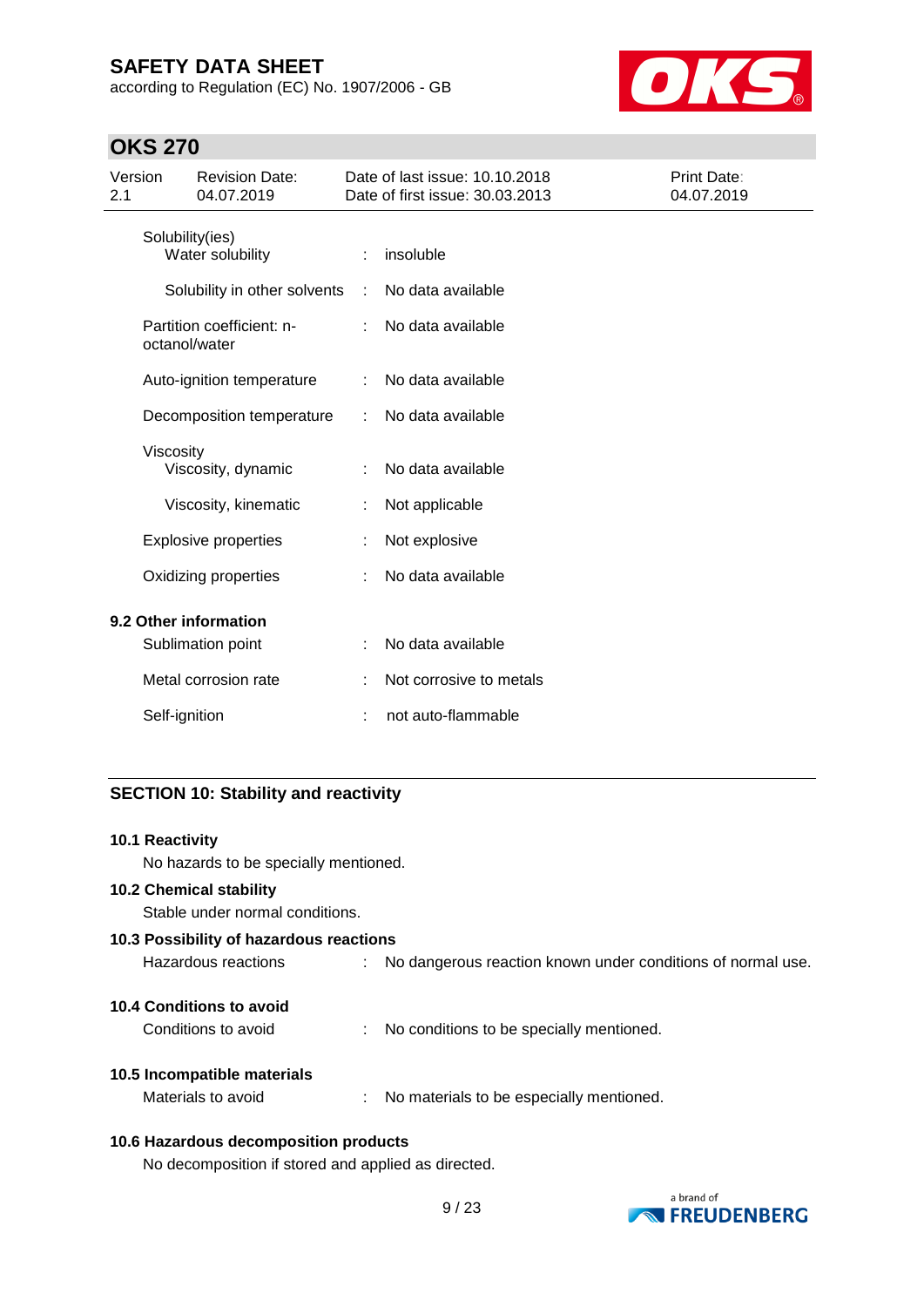according to Regulation (EC) No. 1907/2006 - GB



# **OKS 270**

| Version | <b>Revision Date:</b> | Date of last issue: 10.10.2018  | <b>Print Date:</b> |
|---------|-----------------------|---------------------------------|--------------------|
| 2.1     | 04.07.2019            | Date of first issue: 30.03.2013 | 04.07.2019         |

### **SECTION 11: Toxicological information**

#### **11.1 Information on toxicological effects**

#### **Acute toxicity**

| Product: |  |
|----------|--|
|          |  |

| Acute oral toxicity                                     | ÷  | Remarks: This information is not available. |  |
|---------------------------------------------------------|----|---------------------------------------------|--|
| Acute inhalation toxicity                               | ÷. | Remarks: This information is not available. |  |
| Acute dermal toxicity                                   |    | Remarks: This information is not available. |  |
| <b>Components:</b>                                      |    |                                             |  |
| distillates (petroleum), hydrotreated heavy paraffinic: |    |                                             |  |

# Acute oral toxicity : LD50 Oral (Rat): > 5,000 mg/kg Acute inhalation toxicity : LC50 (Rat): Exposure time: 4 h Test atmosphere: dust/mist

| Acute dermal toxicity | LD50 Dermal (Rabbit): > 5,000 mg/kg |  |
|-----------------------|-------------------------------------|--|

| Amines, N-tallow alkyltrimethylenedi-, oleates: |  |                                                                                                                                                                                                   |  |  |  |
|-------------------------------------------------|--|---------------------------------------------------------------------------------------------------------------------------------------------------------------------------------------------------|--|--|--|
| Acute oral toxicity                             |  | : LD50 (Rat): $>$ 5,000 mg/kg                                                                                                                                                                     |  |  |  |
| zinc oxide:                                     |  |                                                                                                                                                                                                   |  |  |  |
| Acute oral toxicity                             |  | : LD50 (Rat): $>$ 5,000 mg/kg<br>Method: OECD Test Guideline 401                                                                                                                                  |  |  |  |
| Acute inhalation toxicity                       |  | : $LC50$ (Rat): $> 5.7$ mg/l<br>Exposure time: 4 h<br>Test atmosphere: dust/mist<br>Method: OECD Test Guideline 403<br>Assessment: The substance or mixture has no acute inhala-<br>tion toxicity |  |  |  |
| Acute dermal toxicity                           |  | : LD50 (Rat): $> 2,000$ mg/kg<br>Method: OECD Test Guideline 402<br>GLP: yes<br>Assessment: The substance or mixture has no acute dermal                                                          |  |  |  |

### **Benzenesulfonic acid, di-C10-14-alkyl derivs., calcium salts:**

toxicity

| Acute oral toxicity       | : LD50 (Rat): $>$ 5,000 mg/kg                      |
|---------------------------|----------------------------------------------------|
| Acute inhalation toxicity | : $LC50$ (Rat): $> 1.9$ mg/l<br>Exposure time: 4 h |

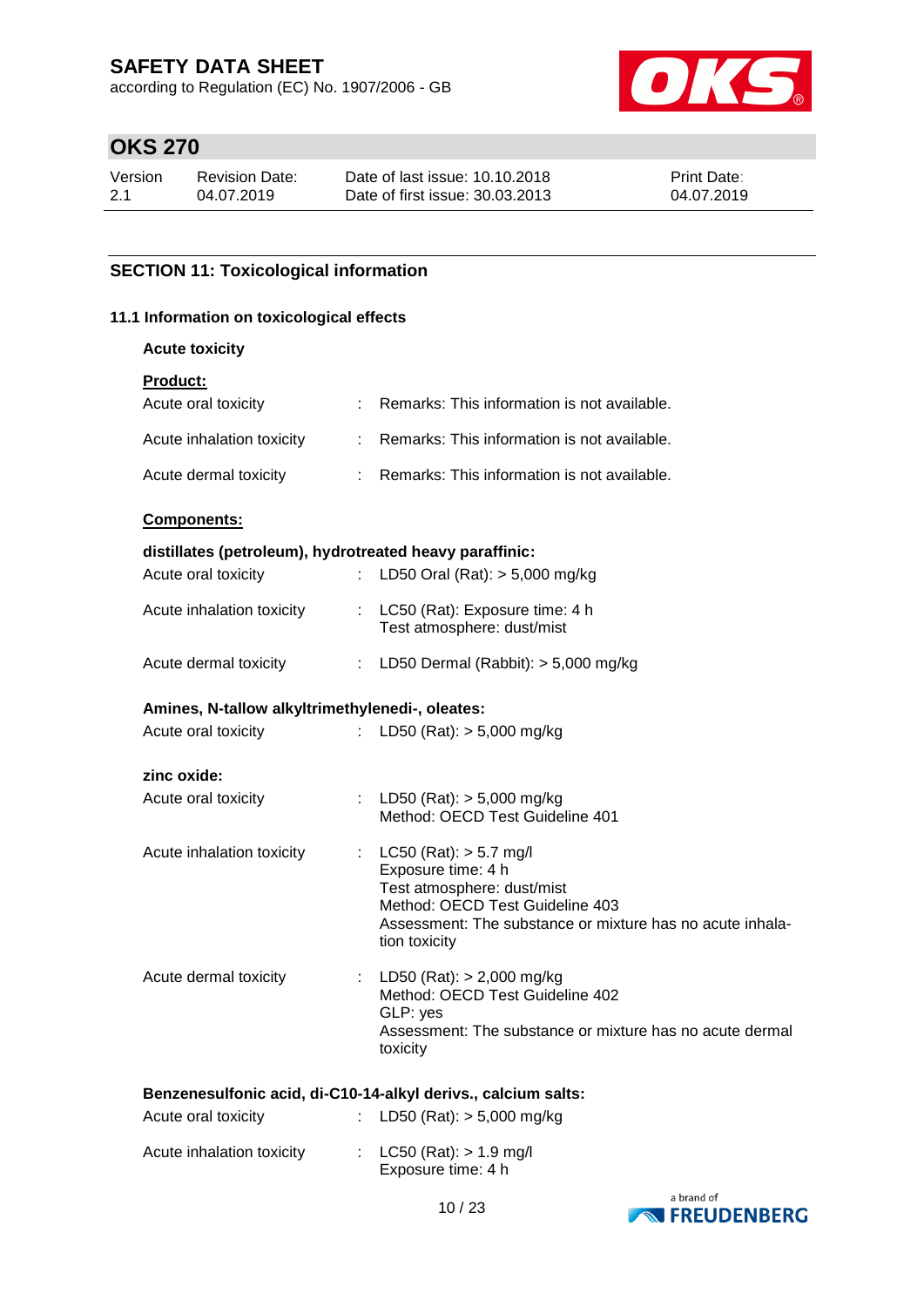according to Regulation (EC) No. 1907/2006 - GB



### **OKS 270**

| Version<br>2.1 | <b>Revision Date:</b><br>04.07.2019 | Date of last issue: 10.10.2018<br>Date of first issue: 30.03.2013                                        | <b>Print Date:</b><br>04.07.2019 |
|----------------|-------------------------------------|----------------------------------------------------------------------------------------------------------|----------------------------------|
|                |                                     | Test atmosphere: dust/mist<br>Assessment: The substance or mixture has no acute inhala-<br>tion toxicity |                                  |
|                | Acute dermal toxicity               | : LD50 (Rat): $> 2,000$ mg/kg<br>Assessment: The substance or mixture has no acute dermal<br>toxicity    |                                  |
|                | <b>Skin corrosion/irritation</b>    |                                                                                                          |                                  |

#### **Product:**

Remarks: This information is not available.

#### **Components:**

**Amines, N-tallow alkyltrimethylenedi-, oleates:** Species: Rabbit

Assessment: Irritating to skin. Result: Irritating to skin.

#### **zinc oxide:**

Species: Rabbit Assessment: No skin irritation Method: OECD Test Guideline 404 Result: No skin irritation

#### **Benzenesulfonic acid, di-C10-14-alkyl derivs., calcium salts:**

Assessment: No skin irritation Method: OECD Test Guideline 404 Result: No skin irritation

#### **Serious eye damage/eye irritation**

### **Product:**

Remarks: This information is not available.

#### **Components:**

#### **Amines, N-tallow alkyltrimethylenedi-, oleates:**

Species: Rabbit Assessment: Irritating to eyes. Method: OECD Test Guideline 405 Result: Irritating to eyes.

#### **zinc oxide:**

Species: Rabbit Assessment: No eye irritation Method: OECD Test Guideline 405

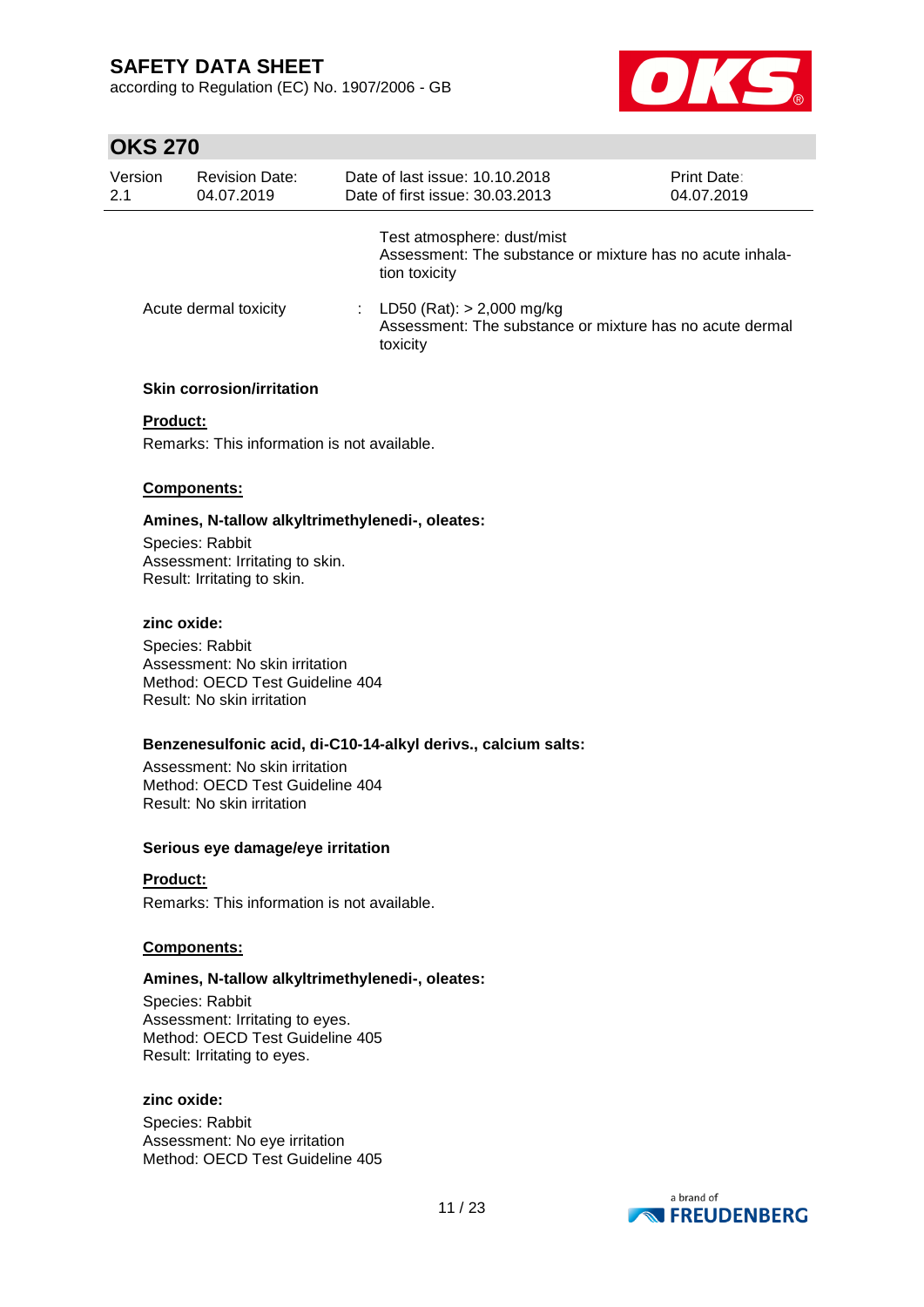according to Regulation (EC) No. 1907/2006 - GB



### **OKS 270**

| Version | <b>Revision Date:</b> | Date of last issue: 10.10.2018  | <b>Print Date:</b> |
|---------|-----------------------|---------------------------------|--------------------|
| 2.1     | 04.07.2019            | Date of first issue: 30.03.2013 | 04.07.2019         |

Result: No eye irritation GLP: yes

#### **Benzenesulfonic acid, di-C10-14-alkyl derivs., calcium salts:**

Assessment: No eye irritation Method: OECD Test Guideline 405 Result: No skin irritation

#### **Respiratory or skin sensitisation**

#### **Product:**

Remarks: This information is not available.

#### **Components:**

#### **Amines, N-tallow alkyltrimethylenedi-, oleates:**

Assessment: Does not cause skin sensitisation. Result: Does not cause skin sensitisation.

#### **zinc oxide:**

Test Type: Maximisation Test Species: Guinea pig Assessment: Does not cause skin sensitisation. Method: OECD Test Guideline 406 Result: Does not cause skin sensitisation. GLP: yes

#### **Benzenesulfonic acid, di-C10-14-alkyl derivs., calcium salts:**

Assessment: Probability or evidence of low to moderate skin sensitisation rate in humans Result: Probability or evidence of low to moderate skin sensitisation rate in humans

#### **Germ cell mutagenicity**

#### **Product:**

| Genotoxicity in vitro | : Remarks: No data available |
|-----------------------|------------------------------|
| Genotoxicity in vivo  | : Remarks: No data available |

#### **Components:**

#### **Amines, N-tallow alkyltrimethylenedi-, oleates:**

| Germ cell mutagenicity-As- | Tests on bacterial or mammalian cell cultures did not show |
|----------------------------|------------------------------------------------------------|
| sessment                   | mutagenic effects.                                         |

#### **zinc oxide:**

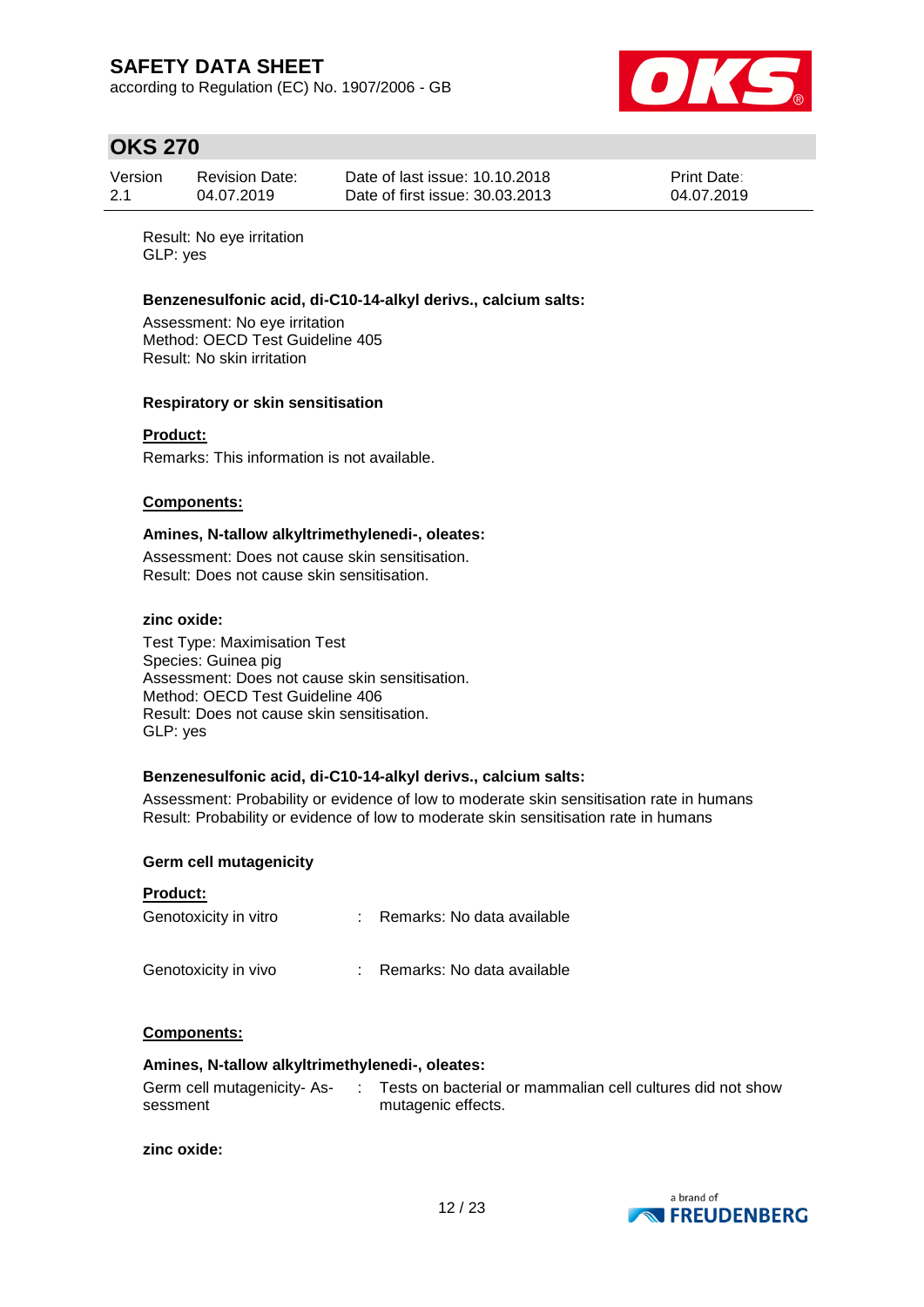according to Regulation (EC) No. 1907/2006 - GB



# **OKS 270**

| Version<br>2.1 |                 | <b>Revision Date:</b><br>04.07.2019             |                               | Date of last issue: 10.10.2018<br>Date of first issue: 30.03.2013                                                                                                                                           | Print Date:<br>04.07.2019 |
|----------------|-----------------|-------------------------------------------------|-------------------------------|-------------------------------------------------------------------------------------------------------------------------------------------------------------------------------------------------------------|---------------------------|
|                | sessment        | Germ cell mutagenicity- As-                     | ÷                             | Tests on bacterial or mammalian cell cultures did not show<br>mutagenic effects.                                                                                                                            |                           |
|                |                 |                                                 |                               | Benzenesulfonic acid, di-C10-14-alkyl derivs., calcium salts:                                                                                                                                               |                           |
|                |                 | Genotoxicity in vitro                           |                               | Test Type: Microbial mutagenesis assay (Ames test)<br>Species: Salmonella typhimurium<br>Metabolic activation: with and without metabolic activation<br>Method: OECD Test Guideline 471<br>Result: negative |                           |
|                |                 | Carcinogenicity                                 |                               |                                                                                                                                                                                                             |                           |
|                | <b>Product:</b> | Remarks: No data available                      |                               |                                                                                                                                                                                                             |                           |
|                |                 | <b>Components:</b>                              |                               |                                                                                                                                                                                                             |                           |
|                |                 |                                                 |                               | distillates (petroleum), hydrotreated heavy paraffinic:                                                                                                                                                     |                           |
|                | ment            | Carcinogenicity - Assess-                       |                               | : Not classifiable as a human carcinogen.                                                                                                                                                                   |                           |
|                |                 | Amines, N-tallow alkyltrimethylenedi-, oleates: |                               |                                                                                                                                                                                                             |                           |
|                | ment            | Carcinogenicity - Assess-<br>:                  |                               | No evidence of carcinogenicity in animal studies.                                                                                                                                                           |                           |
|                | zinc oxide:     |                                                 |                               |                                                                                                                                                                                                             |                           |
|                | ment            | Carcinogenicity - Assess-                       | $\mathcal{L}^{\mathcal{L}}$ . | Not classifiable as a human carcinogen.                                                                                                                                                                     |                           |
|                |                 | <b>Reproductive toxicity</b>                    |                               |                                                                                                                                                                                                             |                           |
|                | Product:        |                                                 |                               |                                                                                                                                                                                                             |                           |
|                |                 | Effects on fertility                            |                               | Remarks: No data available                                                                                                                                                                                  |                           |
|                | ment            | Effects on foetal develop-                      |                               | : Remarks: No data available                                                                                                                                                                                |                           |
|                |                 | <b>Components:</b>                              |                               |                                                                                                                                                                                                             |                           |
|                |                 | Amines, N-tallow alkyltrimethylenedi-, oleates: |                               |                                                                                                                                                                                                             |                           |
|                | sessment        | Reproductive toxicity - As-                     | ÷.                            | No toxicity to reproduction<br>No toxicity to reproduction                                                                                                                                                  |                           |
|                | zinc oxide:     |                                                 |                               |                                                                                                                                                                                                             |                           |
|                | sessment        | Reproductive toxicity - As-                     | ÷.                            | No toxicity to reproduction<br>No toxicity to reproduction                                                                                                                                                  |                           |

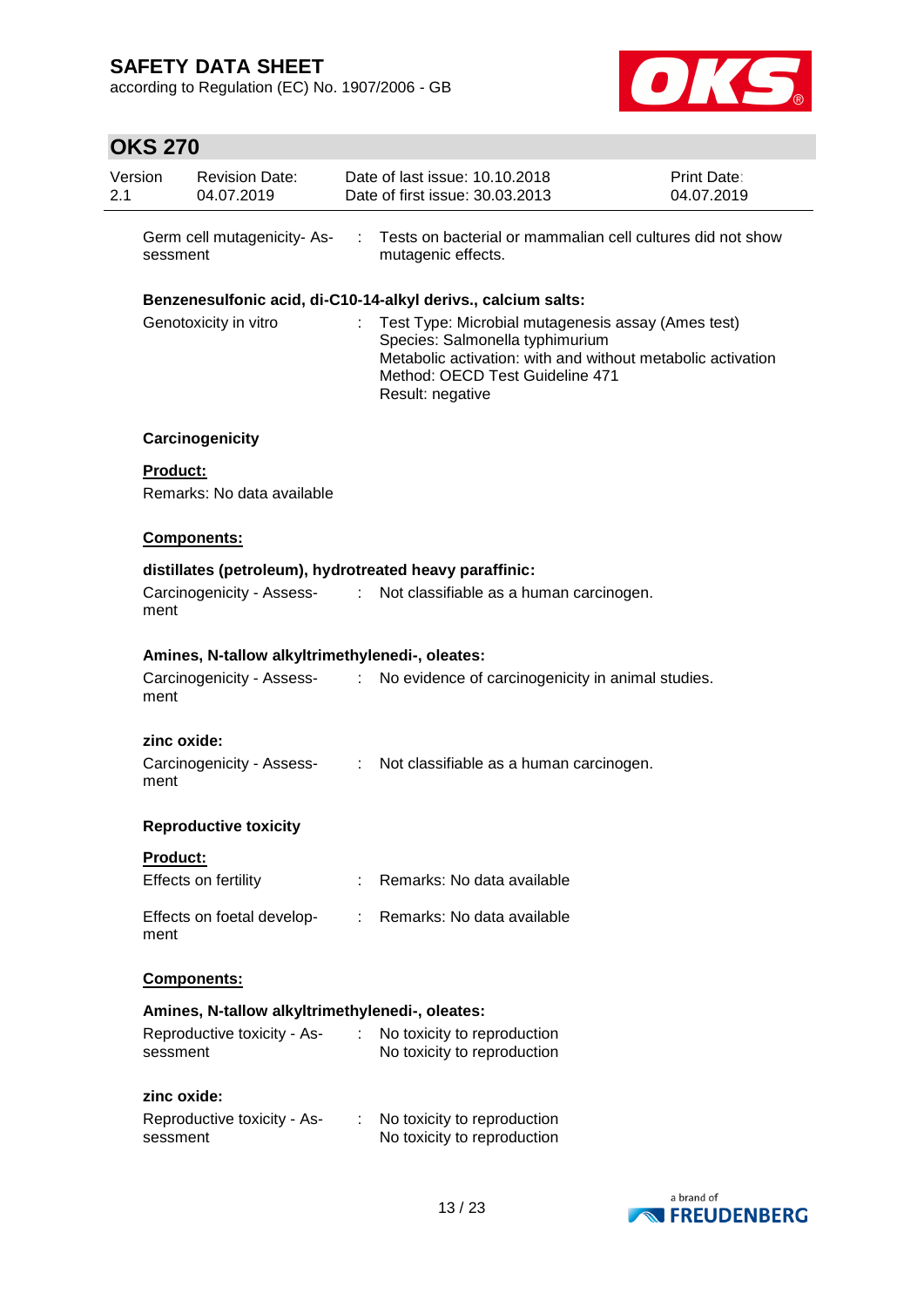according to Regulation (EC) No. 1907/2006 - GB



# **OKS 270**

| Version | <b>Revision Date:</b> | Date of last issue: 10.10.2018  | <b>Print Date:</b> |
|---------|-----------------------|---------------------------------|--------------------|
| 2.1     | 04.07.2019            | Date of first issue: 30.03.2013 | 04.07.2019         |

#### **Benzenesulfonic acid, di-C10-14-alkyl derivs., calcium salts:**

| Reproductive toxicity - As- | No toxicity to reproduction |
|-----------------------------|-----------------------------|
| sessment                    | No toxicity to reproduction |

### **STOT - single exposure**

#### **Components:**

#### **Amines, N-tallow alkyltrimethylenedi-, oleates:**

Assessment: The substance or mixture is not classified as specific target organ toxicant, single exposure.

#### **zinc oxide:**

Assessment: The substance or mixture is not classified as specific target organ toxicant, single exposure.

### **STOT - repeated exposure**

#### **Components:**

#### **Amines, N-tallow alkyltrimethylenedi-, oleates:**

Exposure routes: Ingestion Assessment: May cause damage to organs through prolonged or repeated exposure.

#### **zinc oxide:**

Assessment: The substance or mixture is not classified as specific target organ toxicant, repeated exposure.

#### **Repeated dose toxicity**

#### **Product:**

Remarks: This information is not available.

#### **Aspiration toxicity**

**Product:** This information is not available.

#### **Components:**

### **distillates (petroleum), hydrotreated heavy paraffinic:**

May be fatal if swallowed and enters airways.

May be harmful if swallowed and enters airways.

#### **zinc oxide:**

No aspiration toxicity classification

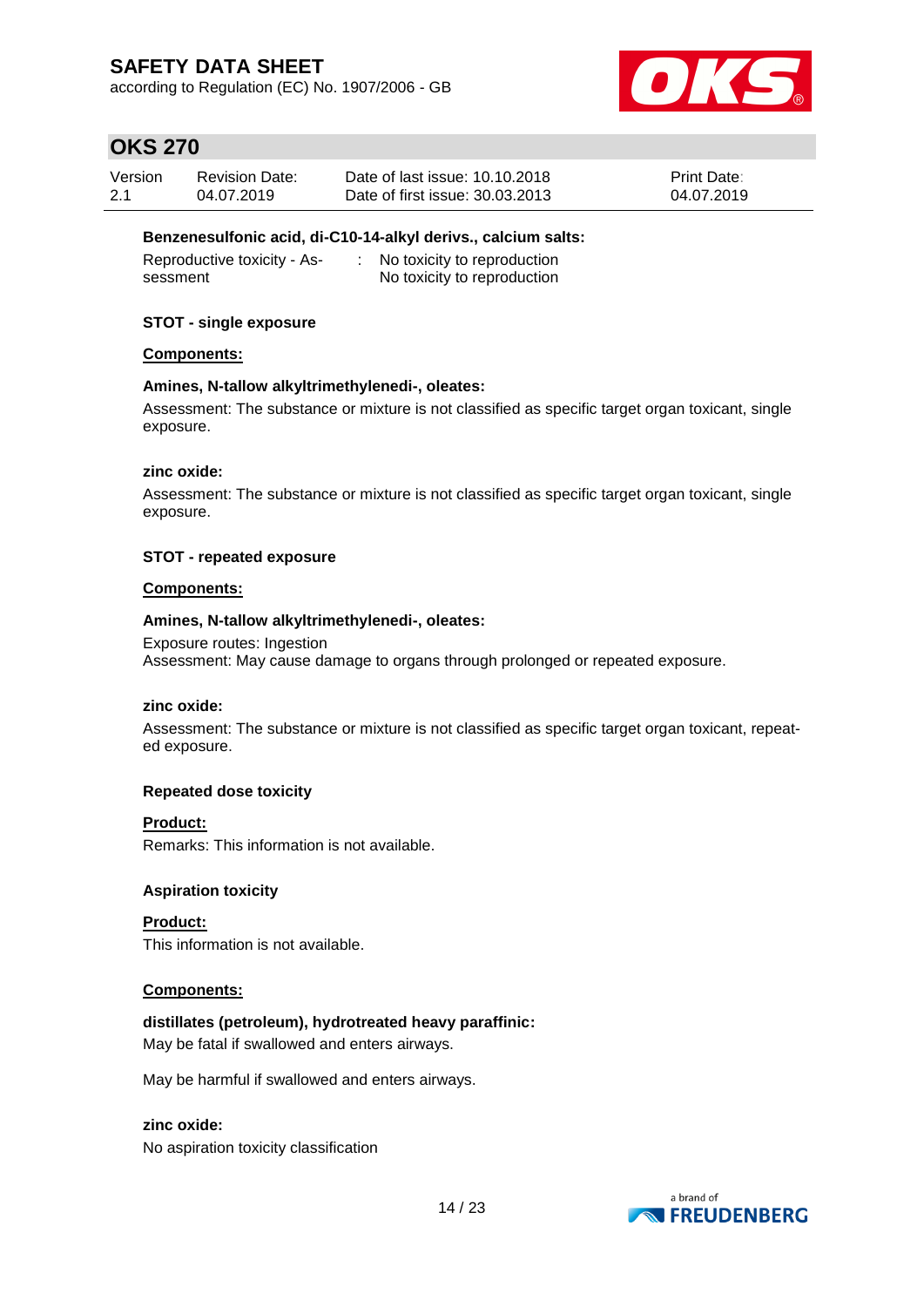according to Regulation (EC) No. 1907/2006 - GB



### **OKS 270**

| Version | <b>Revision Date:</b> | Date of last issue: 10.10.2018  | <b>Print Date:</b> |
|---------|-----------------------|---------------------------------|--------------------|
| 2.1     | 04.07.2019            | Date of first issue: 30.03.2013 | 04.07.2019         |

#### **Further information**

#### **Product:**

Remarks: Information given is based on data on the components and the toxicology of similar products.

#### **Components:**

#### **distillates (petroleum), hydrotreated heavy paraffinic:**

Remarks: Information given is based on data on the components and the toxicology of similar products.

### **SECTION 12: Ecological information**

#### **12.1 Toxicity**

| <b>Product:</b>                                                                                                  |                                                                                                                                         |
|------------------------------------------------------------------------------------------------------------------|-----------------------------------------------------------------------------------------------------------------------------------------|
| Toxicity to fish                                                                                                 | Remarks: Very toxic to aquatic organisms.                                                                                               |
| Toxicity to daphnia and other : Remarks: No data available<br>aquatic invertebrates                              |                                                                                                                                         |
| Toxicity to algae                                                                                                | : Remarks: No data available                                                                                                            |
| Toxicity to microorganisms                                                                                       | Remarks: No data available                                                                                                              |
| Components:                                                                                                      |                                                                                                                                         |
| Amines, N-tallow alkyltrimethylenedi-, oleates:                                                                  |                                                                                                                                         |
| Toxicity to fish                                                                                                 | LC50 (Danio rerio (zebra fish)): $> 0.1 - 1$ mg/l<br>Exposure time: 96 h<br>Method: OECD Test Guideline 203                             |
| aquatic invertebrates                                                                                            | Toxicity to daphnia and other : EC50 (Daphnia magna (Water flea)): > 0.1 - 1 mg/l<br>Exposure time: 48 h                                |
| Toxicity to algae                                                                                                | : EC50 (Pseudokirchneriella subcapitata (green algae)): > 0.01<br>$-0.1$ mg/l<br>Exposure time: 72 h<br>Method: OECD Test Guideline 201 |
| M-Factor (Short-term (acute) :<br>aquatic hazard)                                                                | 10                                                                                                                                      |
| Toxicity to daphnia and other $\therefore$ EC10: > 0.1 - 1 mg/l<br>aquatic invertebrates (Chron-<br>ic toxicity) | Exposure time: 21 d<br>Species: Daphnia magna (Water flea)                                                                              |

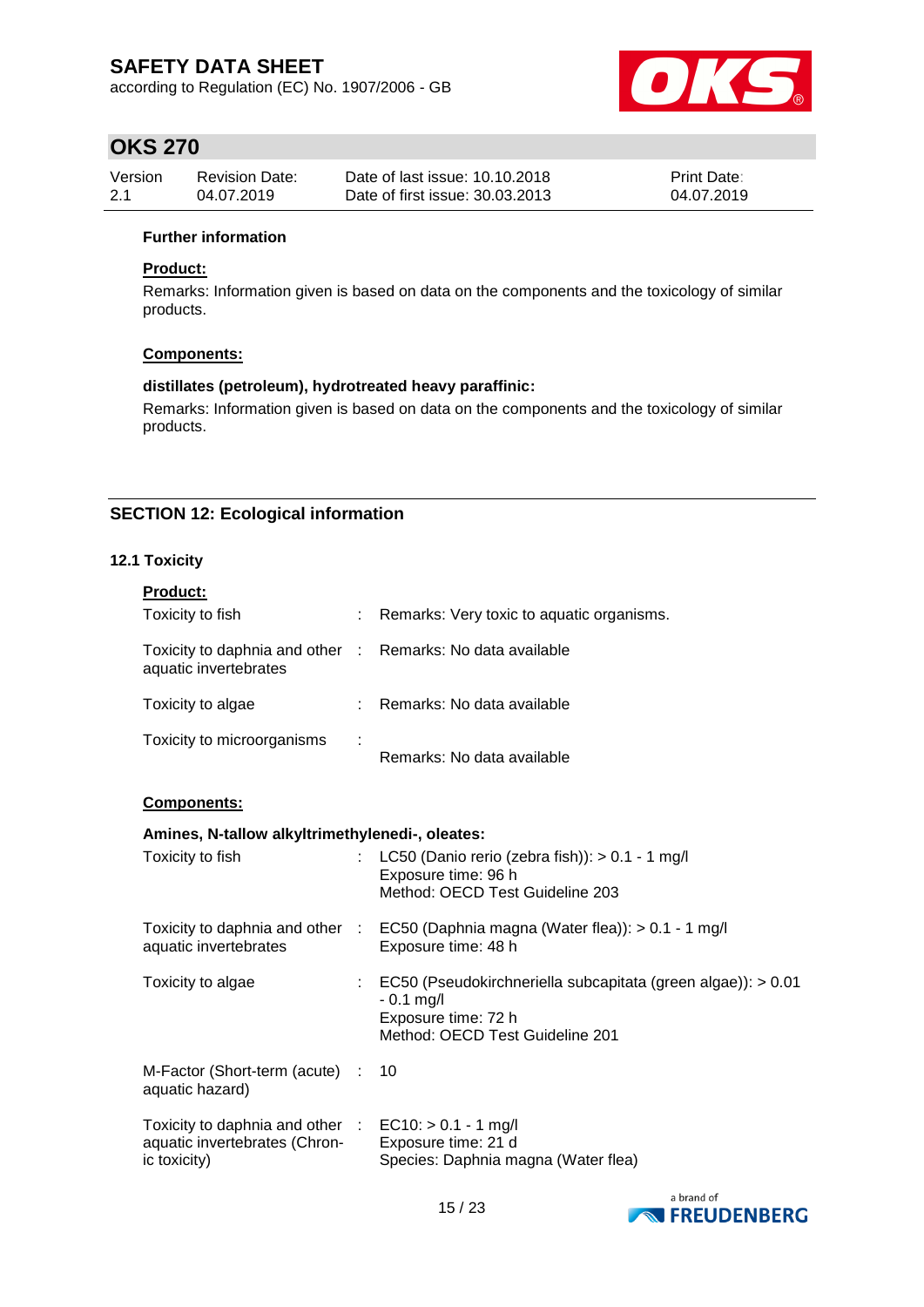according to Regulation (EC) No. 1907/2006 - GB



# **OKS 270**

| Version<br>2.1 |              | <b>Revision Date:</b><br>04.07.2019                            |      | Date of last issue: 10.10.2018<br>Date of first issue: 30.03.2013                                                                                                   | <b>Print Date:</b><br>04.07.2019 |
|----------------|--------------|----------------------------------------------------------------|------|---------------------------------------------------------------------------------------------------------------------------------------------------------------------|----------------------------------|
|                |              |                                                                |      | <b>Test Type: Reproduction Test</b><br>Method: OECD Test Guideline 211                                                                                              |                                  |
|                |              | M-Factor (Long-term (chron- :<br>ic) aquatic hazard)           |      | $\mathbf 1$                                                                                                                                                         |                                  |
|                |              | <b>Ecotoxicology Assessment</b>                                |      |                                                                                                                                                                     |                                  |
|                | hazard       | Short-term (acute) aquatic                                     |      | $\therefore$ Very toxic to aquatic life.                                                                                                                            |                                  |
|                | hazard       |                                                                |      | Long-term (chronic) aquatic : Very toxic to aquatic life with long lasting effects.                                                                                 |                                  |
|                | zinc oxide:  |                                                                |      |                                                                                                                                                                     |                                  |
|                |              | Toxicity to fish                                               |      | LC50 (Danio rerio (zebra fish)): 1.55 mg/l<br>Exposure time: 96 h<br>Test Type: static test                                                                         |                                  |
|                |              | Toxicity to daphnia and other :<br>aquatic invertebrates       |      | EC50 (Daphnia magna (Water flea)): 1 mg/l<br>Exposure time: 48 h<br>Test Type: static test<br>Method: OECD Test Guideline 202                                       |                                  |
|                |              | Toxicity to algae                                              | ÷.   | EC50 (Pseudokirchneriella subcapitata (green algae)): 0.136<br>mg/l<br>Exposure time: 72 h<br>Test Type: static test<br>Method: OECD Test Guideline 201<br>GLP: yes |                                  |
|                |              | M-Factor (Short-term (acute) :<br>aquatic hazard)              |      | -1                                                                                                                                                                  |                                  |
|                |              | Toxicity to microorganisms                                     |      | EC50 (activated sludge): > 1,000 mg/l<br>Exposure time: 3 h<br>Method: OECD Test Guideline 209<br>GLP: yes                                                          |                                  |
|                | ic toxicity) | Toxicity to daphnia and other<br>aquatic invertebrates (Chron- |      | $0.04$ mg/l<br>Exposure time: 21 d<br>Species: Daphnia magna (Water flea)<br>Test Type: semi-static test<br>Method: OECD Test Guideline 211                         |                                  |
|                |              | M-Factor (Long-term (chron-<br>ic) aquatic hazard)             | - 11 | 1                                                                                                                                                                   |                                  |
|                |              |                                                                |      | Benzenesulfonic acid, di-C10-14-alkyl derivs., calcium salts:                                                                                                       |                                  |
|                |              | Toxicity to fish                                               |      | LC50 (Oncorhynchus mykiss (rainbow trout)): > 100 mg/l<br>Exposure time: 96 h<br>Method: OECD Test Guideline 203                                                    |                                  |

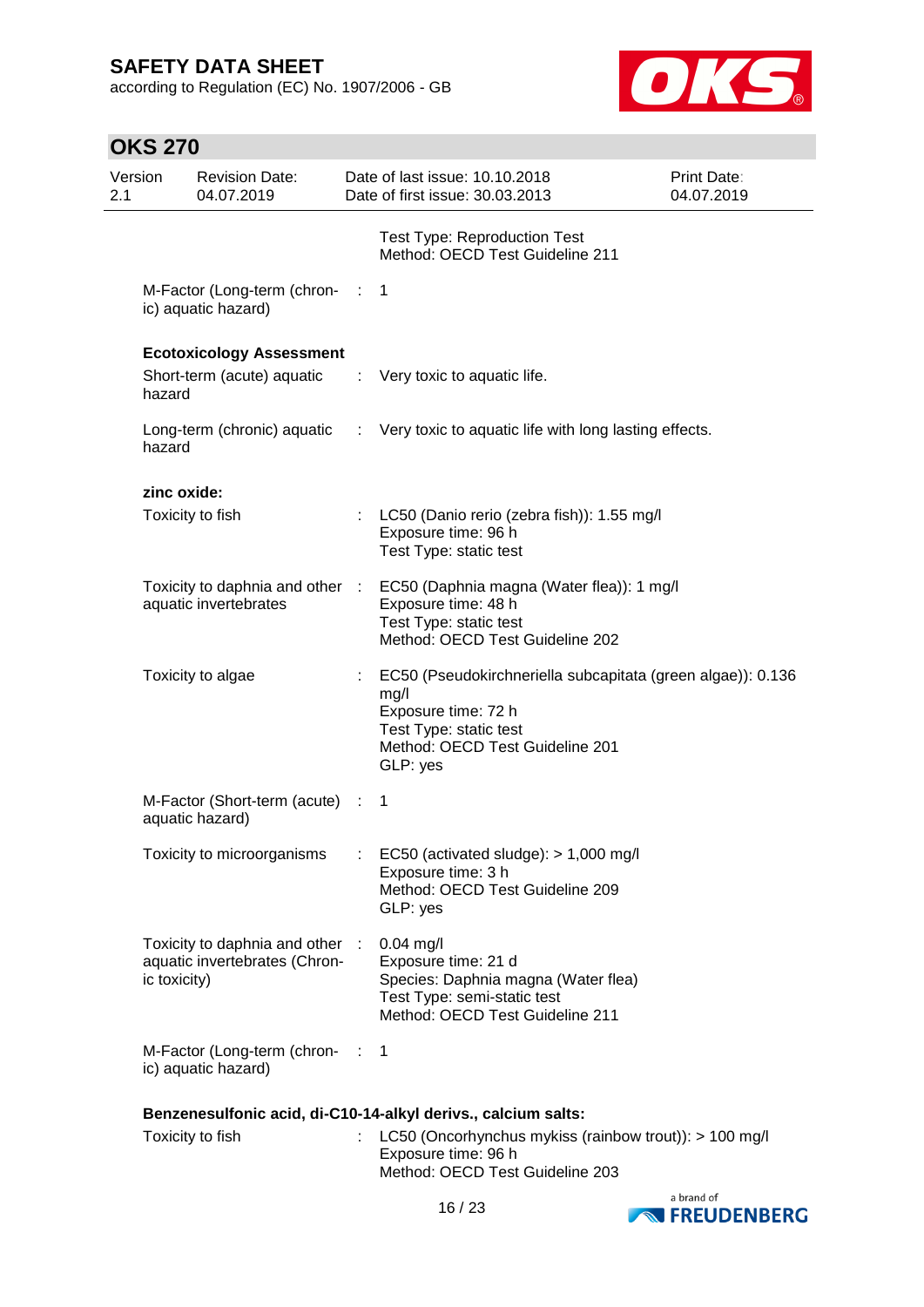according to Regulation (EC) No. 1907/2006 - GB



# **OKS 270**

|     | 17 F I A                       |                                                          |    |                                                                                                                                                                                                                         |                           |
|-----|--------------------------------|----------------------------------------------------------|----|-------------------------------------------------------------------------------------------------------------------------------------------------------------------------------------------------------------------------|---------------------------|
| 2.1 | Version                        | <b>Revision Date:</b><br>04.07.2019                      |    | Date of last issue: 10.10.2018<br>Date of first issue: 30.03.2013                                                                                                                                                       | Print Date:<br>04.07.2019 |
|     |                                |                                                          |    |                                                                                                                                                                                                                         |                           |
|     |                                | Toxicity to daphnia and other :<br>aquatic invertebrates |    | (Daphnia magna (Water flea)): > 100 mg/l<br>Exposure time: 48 h<br>Method: OECD Test Guideline 202                                                                                                                      |                           |
|     |                                | Toxicity to algae                                        |    | NOELR (Desmodesmus subspicatus (green algae)): 100 mg/l<br>Exposure time: 72 h<br>Method: OECD Test Guideline 201                                                                                                       |                           |
|     |                                |                                                          |    | EL50 (Desmodesmus subspicatus (green algae)): > 100 mg/l<br>Exposure time: 72 h<br>Method: OECD Test Guideline 201                                                                                                      |                           |
|     |                                | Toxicity to microorganisms                               | ÷  | EC50 (activated sludge): $> 10,000$ mg/l<br>Exposure time: 3 h<br>Method: OECD Test Guideline 209                                                                                                                       |                           |
|     |                                | 12.2 Persistence and degradability                       |    |                                                                                                                                                                                                                         |                           |
|     | <b>Product:</b>                |                                                          |    |                                                                                                                                                                                                                         |                           |
|     |                                | Biodegradability                                         |    | Remarks: No data available                                                                                                                                                                                              |                           |
|     | ity                            |                                                          |    | Physico-chemical removabil- : Remarks: No data available                                                                                                                                                                |                           |
|     |                                | Components:                                              |    |                                                                                                                                                                                                                         |                           |
|     |                                | Amines, N-tallow alkyltrimethylenedi-, oleates:          |    |                                                                                                                                                                                                                         |                           |
|     |                                | Biodegradability                                         |    | Result: rapidly biodegradable                                                                                                                                                                                           |                           |
|     | zinc oxide:                    |                                                          |    |                                                                                                                                                                                                                         |                           |
|     |                                | Biodegradability                                         | ÷. | Remarks: The methods for determining biodegradability are<br>not applicable to inorganic substances.                                                                                                                    |                           |
|     |                                |                                                          |    | Benzenesulfonic acid, di-C10-14-alkyl derivs., calcium salts:                                                                                                                                                           |                           |
|     |                                | Biodegradability                                         |    | Result: Not readily biodegradable.<br>Biodegradation: 8 %<br>Exposure time: 28 d<br>Method: OECD Test Guideline 301D                                                                                                    |                           |
|     | 12.3 Bioaccumulative potential |                                                          |    |                                                                                                                                                                                                                         |                           |
|     | Product:                       |                                                          |    |                                                                                                                                                                                                                         |                           |
|     |                                | Bioaccumulation                                          |    | Remarks: This mixture contains no substance considered to<br>be persistent, bioaccumulating and toxic (PBT).<br>This mixture contains no substance considered to be very<br>persistent and very bioaccumulating (vPvB). |                           |

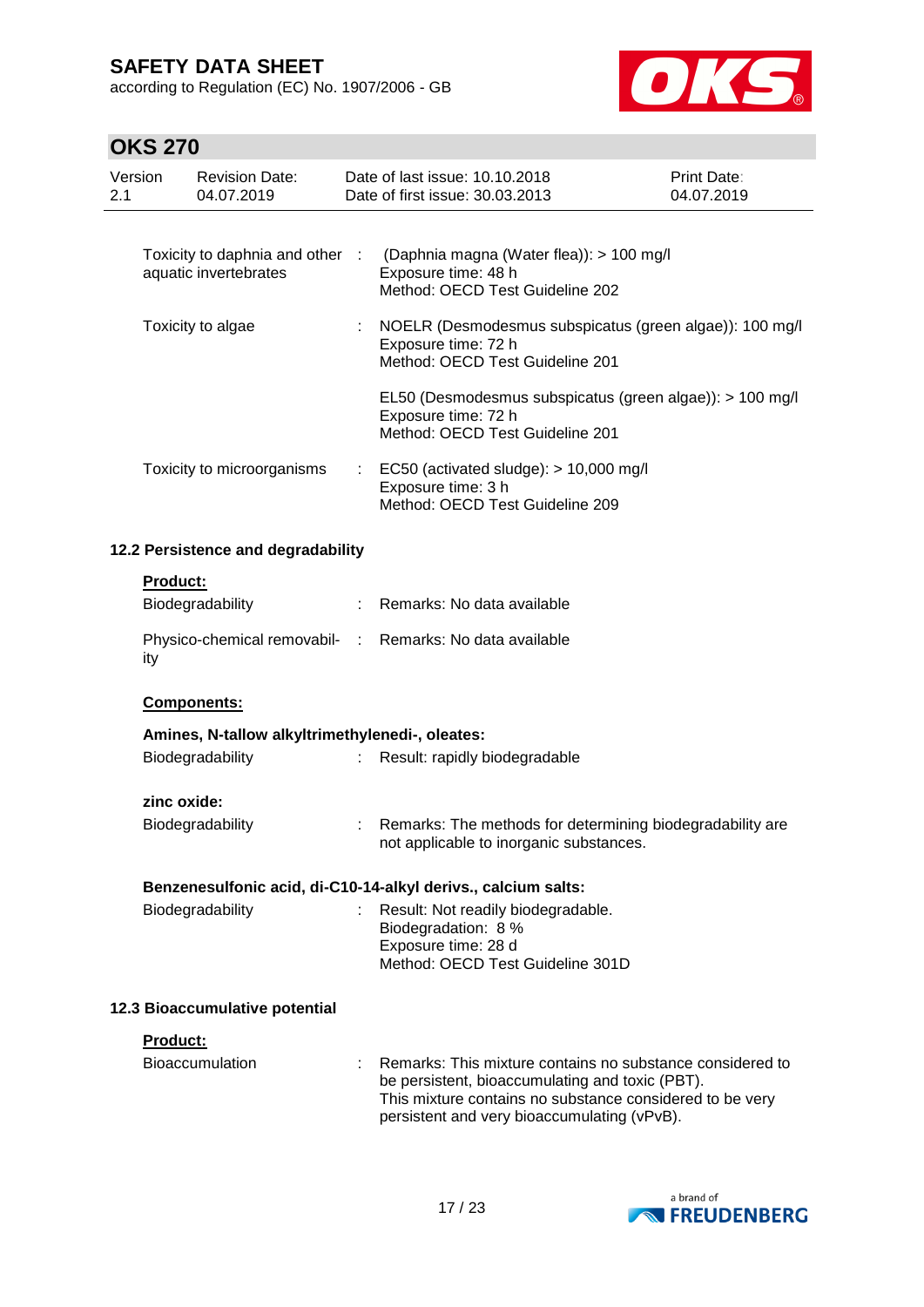according to Regulation (EC) No. 1907/2006 - GB



### **OKS 270**

| Version | Revision Date: | Date of last issue: 10.10.2018  | <b>Print Date:</b> |
|---------|----------------|---------------------------------|--------------------|
| 2.1     | 04.07.2019     | Date of first issue: 30.03.2013 | 04.07.2019         |
|         |                |                                 |                    |

### **Components:**

| Amines, N-tallow alkyltrimethylenedi-, oleates: |  |                                       |  |  |
|-------------------------------------------------|--|---------------------------------------|--|--|
| <b>Bioaccumulation</b>                          |  | Remarks: Bioaccumulation is unlikely. |  |  |

#### **Benzenesulfonic acid, di-C10-14-alkyl derivs., calcium salts:**

| <b>Bioaccumulation</b>                     | Bioconcentration factor (BCF): 70.8 |
|--------------------------------------------|-------------------------------------|
| Partition coefficient: n-<br>octanol/water | : $log Pow: 26.22 (20 °C)$          |

#### **12.4 Mobility in soil**

| <b>Product:</b>                                    |                              |
|----------------------------------------------------|------------------------------|
| <b>Mobility</b>                                    | Remarks: No data available   |
| Distribution among environ-<br>mental compartments | : Remarks: No data available |

### **12.5 Results of PBT and vPvB assessment**

| Product: |  |
|----------|--|
|          |  |

| Assessment |  | : This substance/mixture contains no components considered<br>to be either persistent, bioaccumulative and toxic (PBT), or<br>very persistent and very bioaccumulative (vPvB) at levels of<br>$0.1\%$ or higher |
|------------|--|-----------------------------------------------------------------------------------------------------------------------------------------------------------------------------------------------------------------|
|------------|--|-----------------------------------------------------------------------------------------------------------------------------------------------------------------------------------------------------------------|

#### **Components:**

|                                        | Amines, N-tallow alkyltrimethylenedi-, oleates:                                                     |
|----------------------------------------|-----------------------------------------------------------------------------------------------------|
| Assessment                             | Non-classified PBT substance. Non-classified vPvB sub-<br>stance.                                   |
| zinc oxide:                            |                                                                                                     |
| Assessment                             | Remarks: Not applicable                                                                             |
| 12.6 Other adverse effects             |                                                                                                     |
| <b>Product:</b>                        |                                                                                                     |
| Additional ecological infor-<br>mation | Very toxic to aquatic organisms, may cause long-term adverse<br>effects in the aquatic environment. |

### **SECTION 13: Disposal considerations**

#### **13.1 Waste treatment methods**

Product : The product should not be allowed to enter drains, water

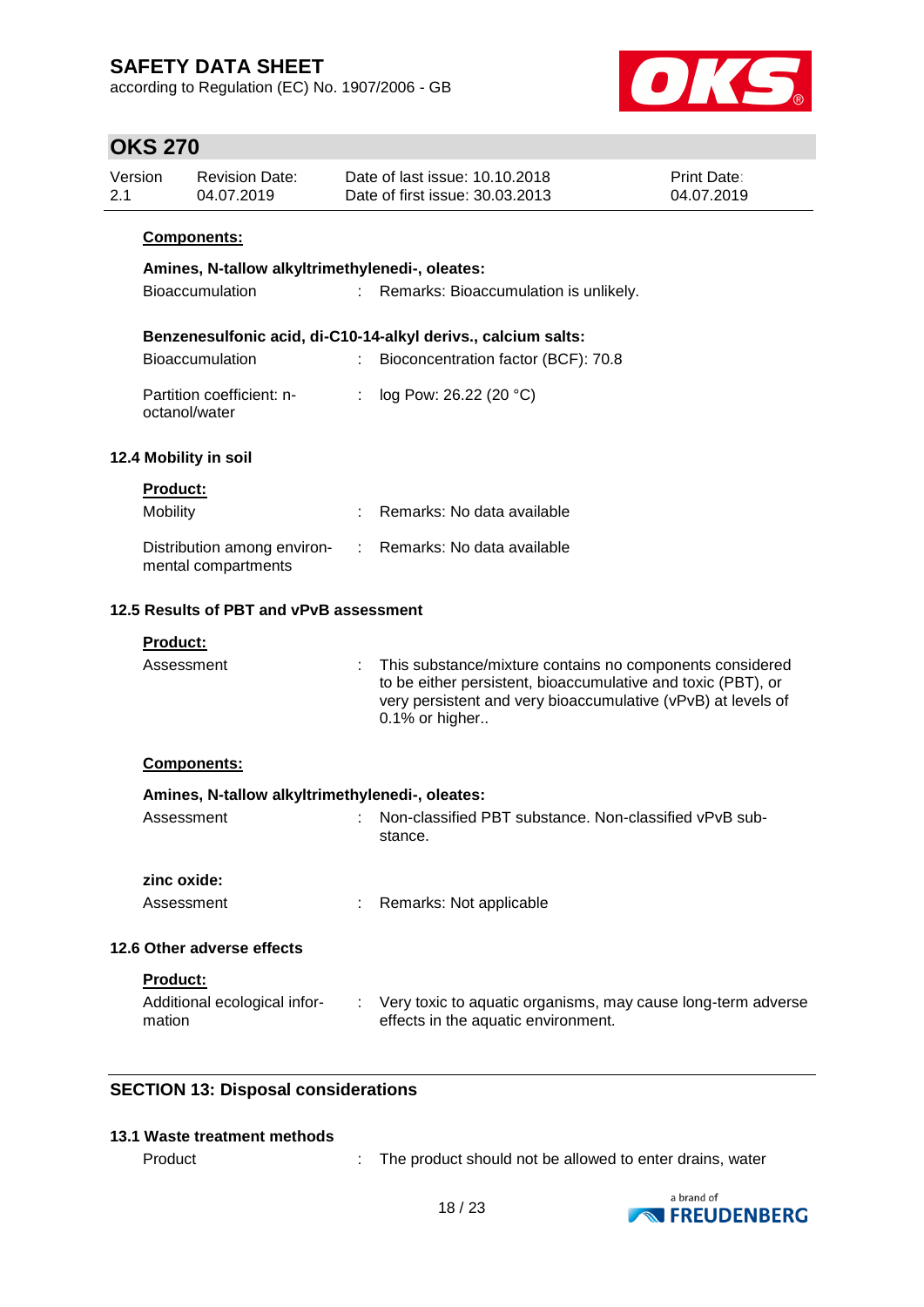according to Regulation (EC) No. 1907/2006 - GB



# **OKS 270**

| Version<br>2.1         | <b>Revision Date:</b><br>04.07.2019 | Date of last issue: 10.10.2018<br>Date of first issue: 30.03.2013                                                                                                                                                     | <b>Print Date:</b><br>04.07.2019 |  |  |
|------------------------|-------------------------------------|-----------------------------------------------------------------------------------------------------------------------------------------------------------------------------------------------------------------------|----------------------------------|--|--|
| Contaminated packaging |                                     | courses or the soil.<br>Do not dispose of with domestic refuse.<br>Dispose of as hazardous waste in compliance with local and<br>national regulations.<br>Waste codes should be assigned by the user based on the     |                                  |  |  |
|                        |                                     | application for which the product was used.<br>Packaging that is not properly emptied must be disposed of as<br>the unused product.<br>Dispose of waste product or used containers according to<br>local regulations. |                                  |  |  |
|                        |                                     | The following Waste Codes are only suggestions:                                                                                                                                                                       |                                  |  |  |

### **SECTION 14: Transport information**

### **14.1 UN number ADR** : UN 3077 **IMDG** : UN 3077 **IATA** : UN 3077 **14.2 UN proper shipping name ADR** : ENVIRONMENTALLY HAZARDOUS SUBSTANCE, SOLID, N.O.S. (fatty amine derivative) **IMDG** : ENVIRONMENTALLY HAZARDOUS SUBSTANCE, SOLID, N.O.S. (fatty amine derivative) **IATA** : Environmentally hazardous substance, solid, n.o.s. (fatty amine derivative) **14.3 Transport hazard class(es) ADR** : 9 **IMDG** : 9 **IATA** : 9 **14.4 Packing group ADR**<br>Packing group Packing group the set of the set of the set of the set of the set of the set of the set of the set of the set o Classification Code : M7 Hazard Identification Number : 90 Labels : 9 **IMDG** Packing group : III

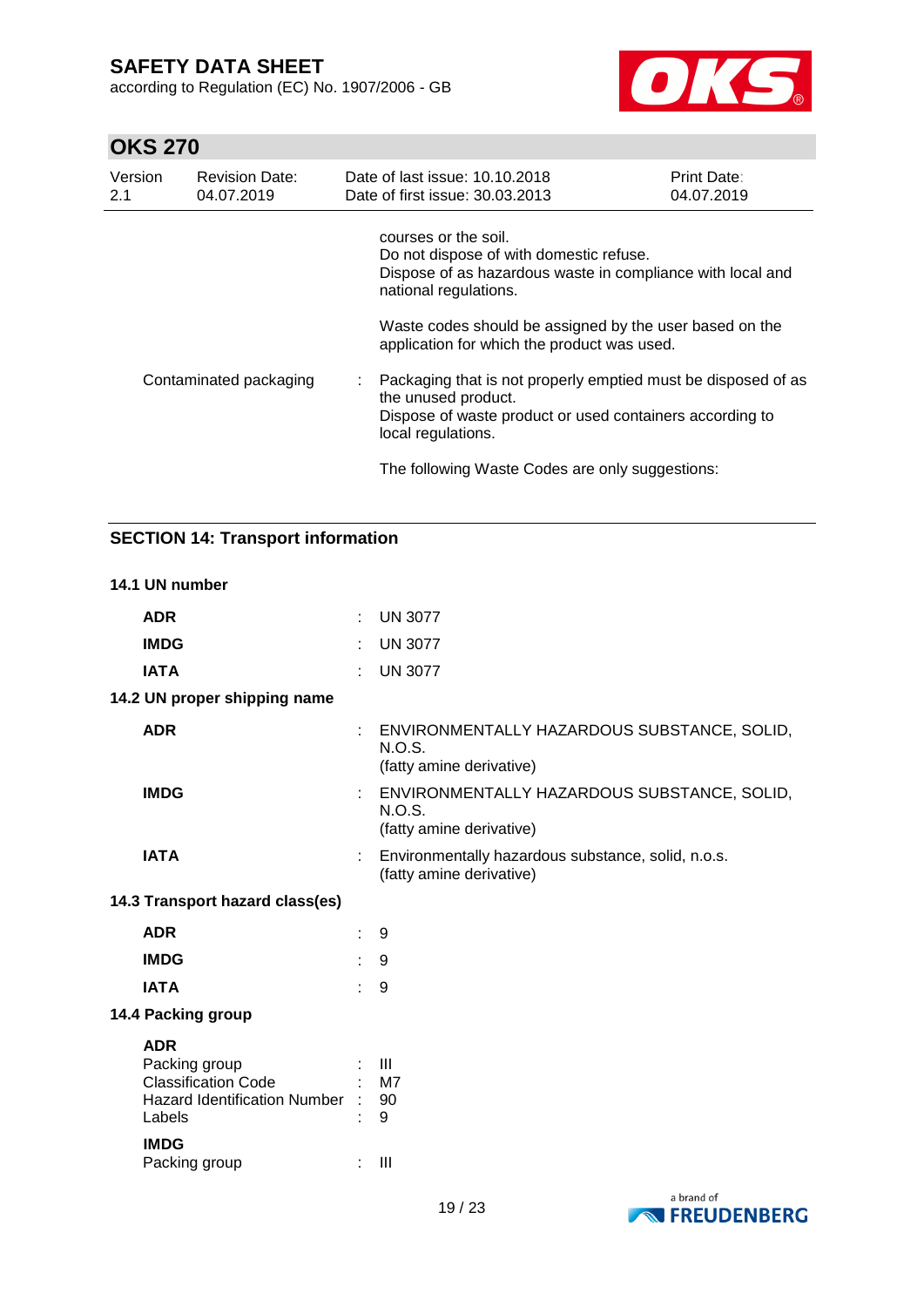according to Regulation (EC) No. 1907/2006 - GB



# **OKS 270**

| Version<br>2.1                                                                                                                     |                                                                                                                       | <b>Revision Date:</b><br>04.07.2019                                                                  |               | Date of last issue: 10.10.2018<br>Date of first issue: 30.03.2013                          | Print Date:<br>04.07.2019 |
|------------------------------------------------------------------------------------------------------------------------------------|-----------------------------------------------------------------------------------------------------------------------|------------------------------------------------------------------------------------------------------|---------------|--------------------------------------------------------------------------------------------|---------------------------|
| Labels<br>EmS Code                                                                                                                 |                                                                                                                       |                                                                                                      | 9<br>F-A, S-F |                                                                                            |                           |
|                                                                                                                                    | <b>IATA (Cargo)</b><br>Packing instruction (cargo<br>aircraft)<br>Packing instruction (LQ)<br>Packing group<br>Labels |                                                                                                      |               | 956<br>Y956<br>$\mathbf{III}$<br>Class 9 - Miscellaneous dangerous substances and articles |                           |
|                                                                                                                                    | ger aircraft)<br>Labels                                                                                               | <b>IATA (Passenger)</b><br>Packing instruction (passen-<br>Packing instruction (LQ)<br>Packing group |               | 956<br>Y956<br>$\mathbf{III}$<br>Class 9 - Miscellaneous dangerous substances and articles |                           |
| <b>14.5 Environmental hazards</b>                                                                                                  |                                                                                                                       |                                                                                                      |               |                                                                                            |                           |
|                                                                                                                                    | <b>ADR</b>                                                                                                            | Environmentally hazardous                                                                            |               | yes                                                                                        |                           |
|                                                                                                                                    | <b>IMDG</b>                                                                                                           | Marine pollutant                                                                                     |               | yes                                                                                        |                           |
|                                                                                                                                    |                                                                                                                       | <b>IATA (Passenger)</b><br>Environmentally hazardous                                                 |               | yes                                                                                        |                           |
|                                                                                                                                    |                                                                                                                       | <b>IATA (Cargo)</b><br><b>Environmentally hazardous</b>                                              |               | yes                                                                                        |                           |
| 14.6 Special precautions for user<br>No special precautions required.                                                              |                                                                                                                       |                                                                                                      |               |                                                                                            |                           |
| 14.7 Transport in bulk according to Annex II of Marpol and the IBC Code<br>Remarks<br>Not applicable for product as supplied.<br>÷ |                                                                                                                       |                                                                                                      |               |                                                                                            |                           |

### **SECTION 15: Regulatory information**

#### **15.1 Safety, health and environmental regulations/legislation specific for the substance or mixture**

| REACH - Candidate List of Substances of Very High<br>Concern for Authorisation (Article 59). | This product does not contain sub-<br>stances of very high concern (Regu-<br>lation (EC) No 1907/2006 (REACH),<br>Article 57). |
|----------------------------------------------------------------------------------------------|--------------------------------------------------------------------------------------------------------------------------------|
| REACH - List of substances subject to authorisation<br>(Annex XIV)                           | Not applicable                                                                                                                 |
| Regulation (EC) No 1005/2009 on substances that de-<br>plete the ozone layer                 | Not applicable                                                                                                                 |
| Regulation (EC) No 850/2004 on persistent organic pol-<br>lutants                            | Not applicable                                                                                                                 |

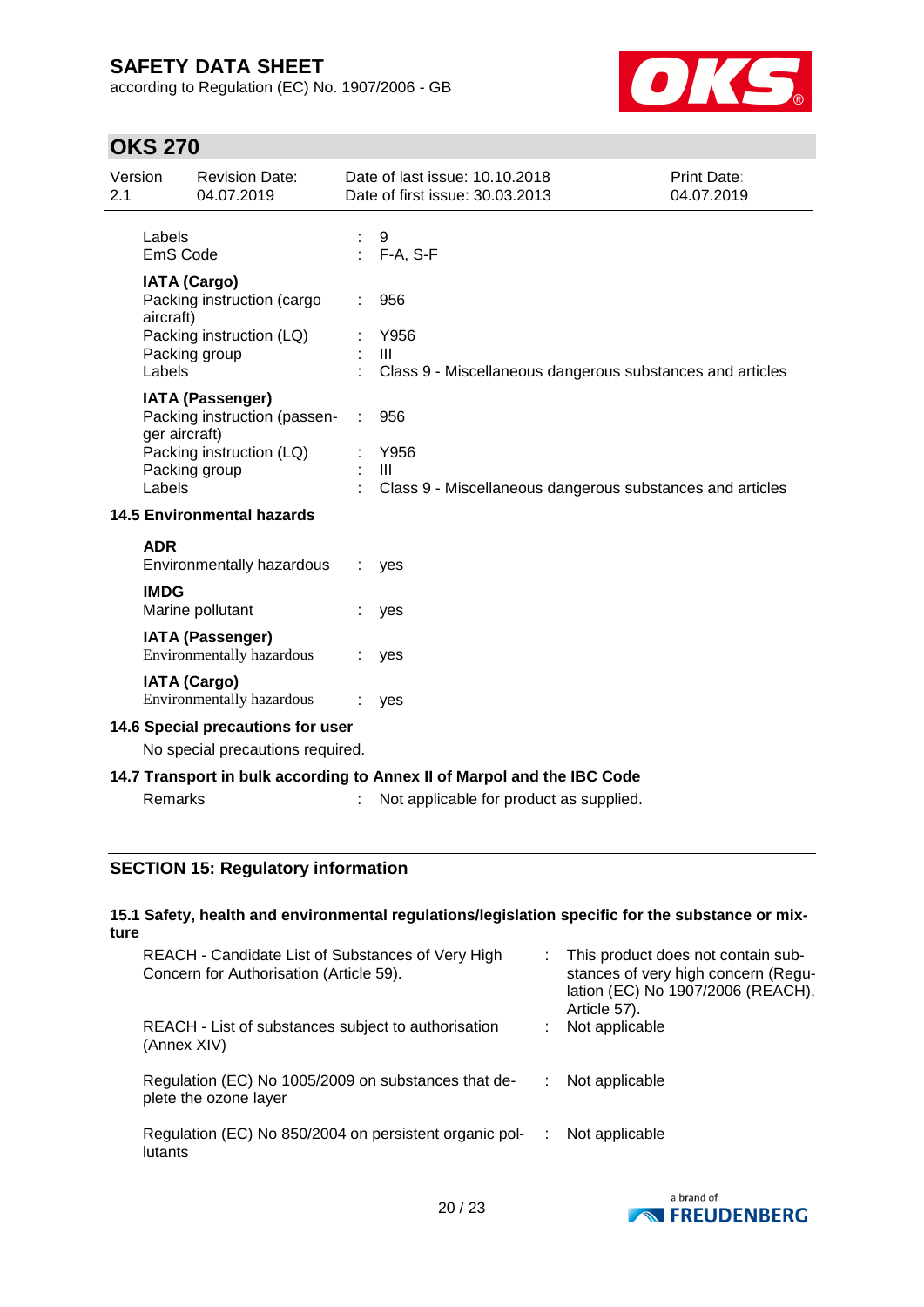according to Regulation (EC) No. 1907/2006 - GB



### **OKS 270**

| Version<br>2.1 | <b>Revision Date:</b><br>04.07.2019                                                                                                                        |  | Date of last issue: 10.10.2018<br>Date of first issue: 30.03.2013 |    |                     | <b>Print Date:</b><br>04.07.2019 |
|----------------|------------------------------------------------------------------------------------------------------------------------------------------------------------|--|-------------------------------------------------------------------|----|---------------------|----------------------------------|
|                | Regulation (EC) No 649/2012 of the European Parlia-<br>ment and the Council concerning the export and import<br>of dangerous chemicals                     |  |                                                                   |    | Not applicable      |                                  |
|                | REACH - Restrictions on the manufacture, placing on<br>the market and use of certain dangerous substances,<br>preparations and articles (Annex XVII)       |  |                                                                   | ÷. | Not applicable      |                                  |
| E <sub>1</sub> |                                                                                                                                                            |  |                                                                   |    |                     |                                  |
|                | Seveso III: Directive 2012/18/EU of the European Parliament and of the Council on the control of<br>major-accident hazards involving dangerous substances. |  |                                                                   |    |                     |                                  |
| E <sub>1</sub> |                                                                                                                                                            |  | <b>ENVIRONMENTAL</b><br>HAZARDS                                   |    | Quantity 1<br>100 t | Quantity 2<br>200t               |
|                | Volatile organic compounds                                                                                                                                 |  | Directive 2010/75/EU of 24 November 2010 on industrial            |    |                     |                                  |

Remarks: Not applicable

#### **15.2 Chemical safety assessment**

This information is not available.

#### **SECTION 16: Other information**

**Full text of H-Statements**

| FUII LEXI OI N'OLAIEINEILS |                                                                                    |
|----------------------------|------------------------------------------------------------------------------------|
| H <sub>304</sub>           | May be fatal if swallowed and enters airways.                                      |
| H <sub>3</sub> 15          | Causes skin irritation.                                                            |
| H317                       | May cause an allergic skin reaction.                                               |
| H319                       | : Causes serious eye irritation.                                                   |
| H373                       | May cause damage to organs through prolonged or repeated<br>exposure if swallowed. |
| H400                       | : Very toxic to aquatic life.                                                      |
| H410                       | $\therefore$ Very toxic to aquatic life with long lasting effects.                 |

#### **Full text of other abbreviations**

Note H : The classification and labelling shown for this substance applies to the hazardous property(ies) indicated by the hazard statement(s) in combination with the hazard class(es) and category(ies) shown. The requirements of Article 4 for manufacturers, importers or downstream users of this substance apply to all other hazard classes and categories. For hazard classes where the route of exposure or the nature of the effects leads to a differentiation of the classification of the haz-

emissions (integrated pollution prevention and control)

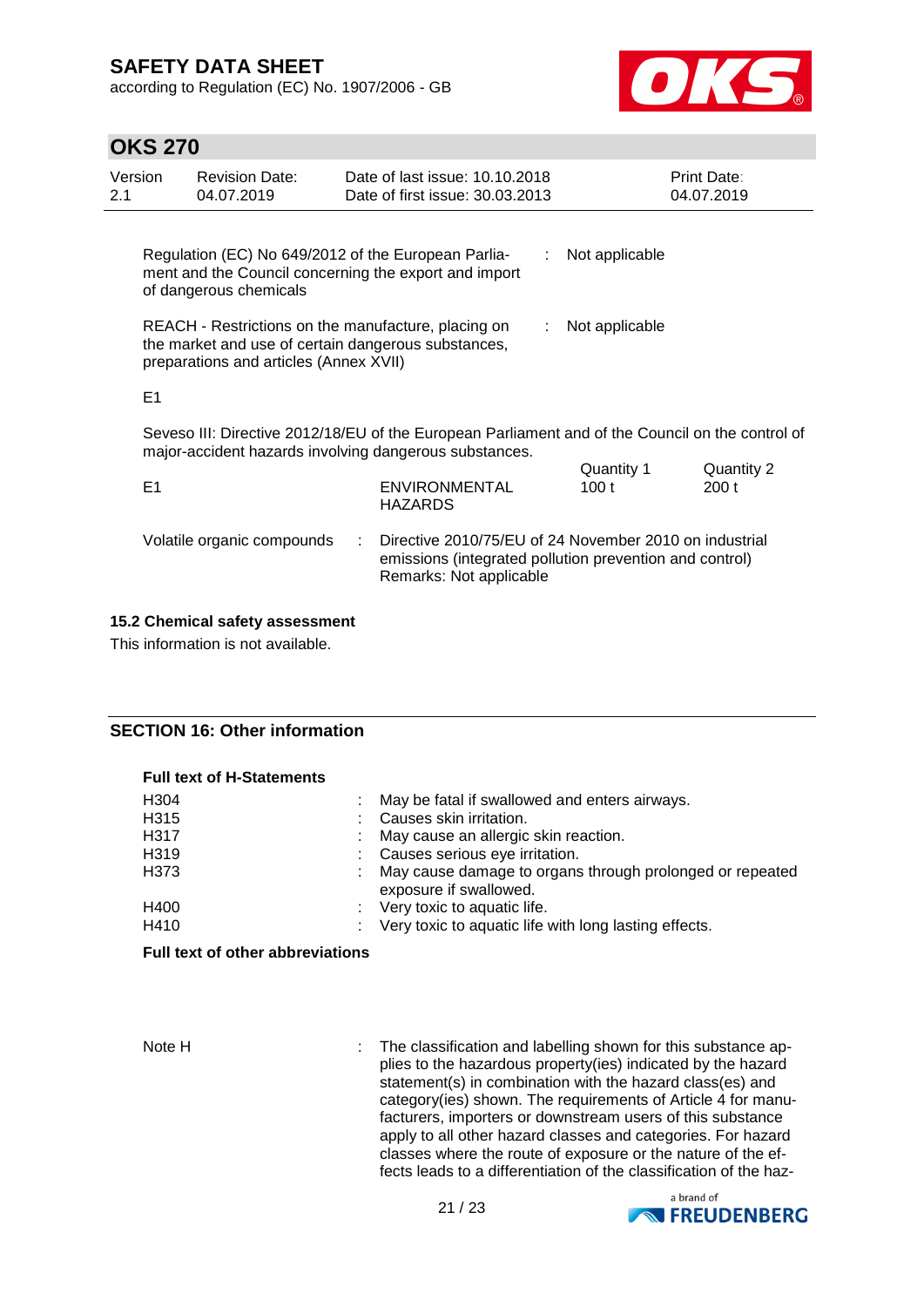according to Regulation (EC) No. 1907/2006 - GB



### **OKS 270**

| Version | <b>Revision Date:</b> | Date of last issue: 10.10.2018                              | <b>Print Date:</b> |
|---------|-----------------------|-------------------------------------------------------------|--------------------|
| 2.1     | 04.07.2019            | Date of first issue: 30.03.2013                             | 04.07.2019         |
|         |                       | ard class, the manufacturer, importer or downstream user is |                    |

|        | required to consider the routes of exposure or the nature of<br>the effects not already considered. The final label shall follow<br>the requirements of Article 17 and of section 1.2 of Annex I. |
|--------|---------------------------------------------------------------------------------------------------------------------------------------------------------------------------------------------------|
| Note L | : The classification as a carcinogen need not apply if it can be<br>shown that the substance contains less than 3 % DMSO ex-                                                                      |
|        | tract as measured by IP 346 "Determination of polycyclic aro-<br>matics in unused lubricating base oils and asphaltene free                                                                       |
|        | petroleum fractions - Dimethyl sulphoxide extraction refractive<br>index method", Institute of Petroleum, London. This note ap-                                                                   |
|        | plies only to certain complex oil-derived substances in Part 3.                                                                                                                                   |

ADN - European Agreement concerning the International Carriage of Dangerous Goods by Inland Waterways; ADR - European Agreement concerning the International Carriage of Dangerous Goods by Road; AICS - Australian Inventory of Chemical Substances; ASTM - American Society for the Testing of Materials; bw - Body weight; CLP - Classification Labelling Packaging Regulation; Regulation (EC) No 1272/2008; CMR - Carcinogen, Mutagen or Reproductive Toxicant; DIN - Standard of the German Institute for Standardisation; DSL - Domestic Substances List (Canada); ECHA - European Chemicals Agency; EC-Number - European Community number; ECx - Concentration associated with x% response; ELx - Loading rate associated with x% response; EmS - Emergency Schedule; ENCS - Existing and New Chemical Substances (Japan); ErCx - Concentration associated with x% growth rate response; GHS - Globally Harmonized System; GLP - Good Laboratory Practice; IARC - International Agency for Research on Cancer; IATA - International Air Transport Association; IBC - International Code for the Construction and Equipment of Ships carrying Dangerous Chemicals in Bulk; IC50 - Half maximal inhibitory concentration; ICAO - International Civil Aviation Organization; IECSC - Inventory of Existing Chemical Substances in China; IMDG - International Maritime Dangerous Goods; IMO - International Maritime Organization; ISHL - Industrial Safety and Health Law (Japan); ISO - International Organisation for Standardization; KECI - Korea Existing Chemicals Inventory; LC50 - Lethal Concentration to 50 % of a test population; LD50 - Lethal Dose to 50% of a test population (Median Lethal Dose); MARPOL - International Convention for the Prevention of Pollution from Ships; n.o.s. - Not Otherwise Specified; NO(A)EC - No Observed (Adverse) Effect Concentration; NO(A)EL - No Observed (Adverse) Effect Level; NOELR - No Observable Effect Loading Rate; NZIoC - New Zealand Inventory of Chemicals; OECD - Organization for Economic Co-operation and Development; OPPTS - Office of Chemical Safety and Pollution Prevention; PBT - Persistent, Bioaccumulative and Toxic substance; PICCS - Philippines Inventory of Chemicals and Chemical Substances; (Q)SAR - (Quantitative) Structure Activity Relationship; REACH - Regulation (EC) No 1907/2006 of the European Parliament and of the Council concerning the Registration, Evaluation, Authorisation and Restriction of Chemicals; RID - Regulations concerning the International Carriage of Dangerous Goods by Rail; SADT - Self-Accelerating Decomposition Temperature; SDS - Safety Data Sheet; SVHC - Substance of Very High Concern; TCSI - Taiwan Chemical Substance Inventory; TRGS - Technical Rule for Hazardous Substances; TSCA - Toxic Substances Control Act (United States); UN - United Nations; vPvB - Very Persistent and Very Bioaccumulative

#### **Further information**

### **Classification of the mixture: Classification procedure:**

| Aquatic Acute 1          | H400 |
|--------------------------|------|
| <b>Aquatic Chronic 2</b> | H411 |

Calculation method Calculation method